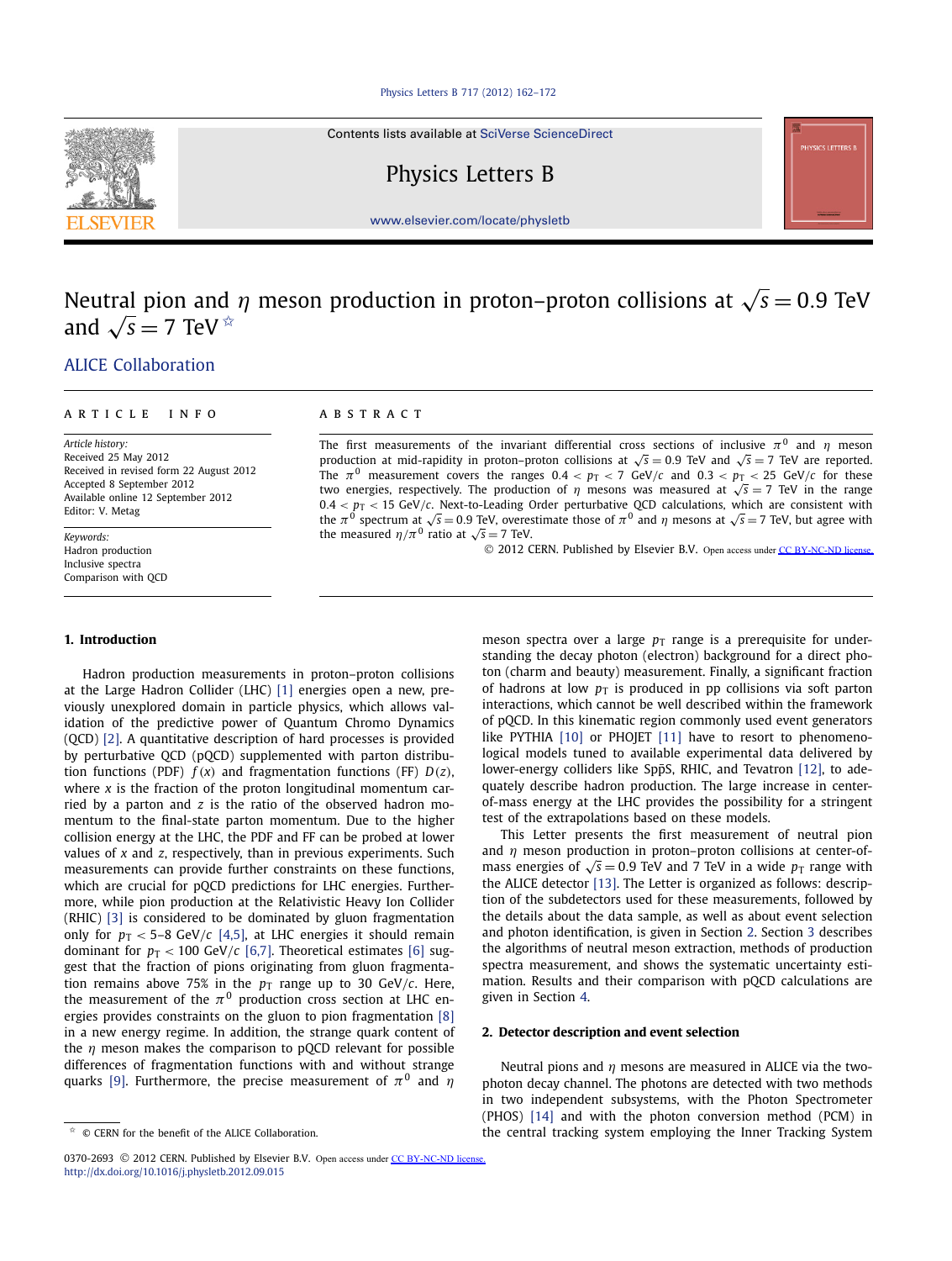<span id="page-1-0"></span>(ITS) [\[15\]](#page-5-0) and the Time Projection Chamber (TPC) [\[16\].](#page-5-0) The latter reconstructs and identifies photons converted to e<sup>+</sup>e<sup>−</sup> pairs in the material of the inner detectors. The simultaneous measurements with both methods with completely different systematic uncertainties and with momentum resolutions having opposite dependence on momentum provide a consistency check of the final result.

The PHOS detector consists at present of three modules installed at a distance of 4.60 m from the interaction point. PHOS covers the acceptance of  $260° < \varphi < 320°$  in azimuthal angle and |*η*| *<* <sup>0</sup>*.*13 in pseudorapidity. Each module has 3584 detection channels in a matrix of  $64 \times 56$  cells. Each detection channel consists of a lead tungstate, PbWO<sub>4</sub>, crystal of  $2.2 \times 2.2$  cm<sup>2</sup> cross section and 18 cm length, coupled to an avalanche photo diode and a low-noise charge-sensitive preamplifier. PHOS operates at a temperature of  $-25$  °C at which the light yield of the PbWO<sub>4</sub> crystal is increased by about a factor 3 compared to room temperature. PHOS was calibrated in-situ by equalizing mean deposited energies in each channel using events with pp collisions.

The Inner Tracking System (ITS) [\[13\]](#page-5-0) consists of six layers equipped with Silicon Pixel Detectors (SPD) positioned at a radial distance of 3.9 cm and 7.6 cm, Silicon Drift Detectors (SDD) at 15.0 cm and 23.9 cm, and Silicon Strip Detectors (SSD) at 38.0 cm and 43.0 cm. The two innermost layers cover a pseudorapidity range of  $|\eta|$  < 2 and  $|\eta|$  < 1.4, respectively.

The Time Projection Chamber (TPC) [\[16\]](#page-5-0) is a large (85  $m<sup>3</sup>$ ) cylindrical drift detector filled with a Ne/CO2/N2 (85*.*7*/*9*.*5*/*4*.*8%) gas mixture. It is the main tracking system of the Central Barrel. For the maximum track length of 159 clusters it covers a pseudorapidity range of |*η*| *<* <sup>0</sup>*.*9 over the full azimuthal angle. In addition, it provides particle identification via the measurement of the specific ionization energy loss (d*E/*d*x*) with a resolution of 5.5% [\[16\].](#page-5-0) The ITS and the TPC are aligned with respect to each other to the level of few hundred μm using cosmic-ray and proton–proton col-lision data [\[15\].](#page-5-0)

The event selection was performed with the VZERO detector [\[17\]](#page-5-0) in addition to the SPD. The VZERO is a forward scintillator hodoscope with two segmented counters located at 3*.*3 m and −0*.*9 m from the interaction point. They cover the pseudorapidity ranges  $2.8 < \eta < 5.1$  and  $-3.7 < \eta < -1.7$ , respectively.

The proton–proton collision data used in this analysis were collected by the ALICE experiment in 2010 with the minimum bias trigger MB<sub>OR</sub> [\[18\].](#page-5-0) This trigger required the crossing of two filled bunches and a signal in at least one of the two SPD pixel layers or in one of the VZERO counters. An offline selection based on time and amplitude signals of the VZERO detectors and the SPD was applied to reject beam-induced and noise background [\[18\].](#page-5-0) Pileup collision events were identified imposing a criterion based on multiple primary vertices reconstructed with the SPD detector, and removed from the further analysis. The cross sections for the  $MB<sub>OR</sub>$ trigger have been calculated from other measured cross sections at the same energies with appropriate scaling factors. At  $\sqrt{s}$  = 7 TeV the cross section for the coincidence between signals in the two VZERO detectors,  $\sigma_{MB_{AND}}$ , was measured in a Van-der-Meer scan [\[19\],](#page-5-0) and the relative factor  $\sigma_{MB_{AND}}/\sigma_{MB_{OR}} = 0.873$  with negligible error as obtained from data was used. At  $\sqrt{s} = 0.9$  TeV the cross section  $σ_{MBoR}$  has been calculated from the inelastic cross section measured in pp collisions at  $\sqrt{s} = 0.9$  TeV [\[20\]](#page-5-0) and relative factor  $\sigma_{MB_{OR}}/\sigma_{\text{inel}} = 0.91^{+0.03}_{-0.01}$  estimated from Monte Carlo simulations [\[19\].](#page-5-0)

Table 1 shows the values of the cross section obtained at both energies as well as the integrated luminosity of the total data samples used. In the photon conversion analysis, only events with a reconstructed vertex (∼90% of the total) are inspected, and those events with a longitudinal distance (i.e. along the beam direction) between the position of the primary vertex and the geometrical

#### **Table 1**

Cross sections of the reactions (top) and integrated luminosities (bottom) of the measured data samples for the two beam energies.

| $\sqrt{s}$ (TeV) | $\sigma_{MB_{OR}}$ (mb)                              |              | $\sigma_{\text{pp}}^{\text{INEL}}$ (mb)                            |  |
|------------------|------------------------------------------------------|--------------|--------------------------------------------------------------------|--|
| 0.9<br>7         | 47.8 <sup>+2.4</sup> (syst)<br>$62.2 \pm 2.2$ (syst) |              | $52.5 \pm 2$ (syst)<br>73.2 $^{+2.0}_{-4.6}$ ± 2.6 <sup>lumi</sup> |  |
|                  |                                                      |              |                                                                    |  |
| $\sqrt{s}$ (TeV) | $\mathcal{L}$ (nb <sup>-1</sup> )                    |              |                                                                    |  |
|                  | <b>PCM</b>                                           | PHOS $\pi^0$ | PHOS $n$                                                           |  |
| 0.9              | 0.14                                                 | 0.14         |                                                                    |  |
| 7                | 5.6                                                  | 4.0          | 5.7                                                                |  |

center of the apparatus larger than 10 cm are discarded. The analysis using PHOS as well as Monte Carlo simulations show that the number of  $\pi^{0}$ s in events without a reconstructed vertex is below 1% of the total number of  $\pi^{0}$ s.

To maximize the pion reconstruction efficiency in PHOS, only relatively loose cuts on the clusters (group of crystals with deposited energy and common edges) were used: the cluster energy was required to be above the minimum ionizing energy *E*cluster *>* 0*.*3 GeV and the minimum number of crystals in a cluster was three to reduce the contribution of non-photon clusters.

Candidate track pairs for photon conversions were reconstructed using a secondary vertex (V0) finding algorithm [\[21\].](#page-5-0) In order to select photons among all secondary vertices (mainly *γ* ,  $K_S^0$ , *Λ* and  $\bar{A}$ ), electron selection and pion rejection cuts were applied. The main particle identification (PID) selection used the specific energy loss in the TPC ( $dE/dx$ ). The measured  $dE/dx$  of electrons was required to lie in the interval  $[-4\sigma_{dE/dx}, +5\sigma_{dE/dx}]$ around the expected value. In addition, pion contamination was further reduced by a cut of 2*σ* above the nominal pion d*E/*d*x* in the momentum range of 0*.*25 GeV*/c* to 3*.*5 GeV*/c* and a cut of 0*.*5*σ* at higher momenta. For the *γ* reconstruction constraints on the reconstructed photon mass and on the opening angle between the reconstructed photon momentum vector and the vector joining the collision vertex and the conversion point were applied. These constraints were implemented as a cut on the  $\chi^2(\gamma)$  defined using a reconstruction package for fitting decay particles [\[22\].](#page-5-0) The photon measurement contains information on the direction which allows to reduce the contamination from secondary neutral pions. With the conversion method a precise *γ* -ray tomograph of the ALICE experiment has been obtained [\[23\].](#page-5-0) The integrated material budget for  $r < 180$  cm and  $|\eta| < 0.9$  is  $11.4 \pm 0.5\%$   $X_0$  as extracted from detailed comparisons between the measured thickness and its implementation in Monte Carlo simulations based on the GEANT 3.21 package using the same simulation runs for the material studies as for the  $\pi^0$  measurement. Photon pairs with an opening angle larger than 5 mrad were selected for the meson analysis.

#### **3. Neutral meson reconstruction**

Neutral pions and *η* mesons are reconstructed as excess yields, visible as peaks at their respective rest mass, above the combinatorial background in the two-photon invariant mass spectrum. Invariant mass spectra demonstrating the  $\pi^0$  and  $\eta$  mesons peak in some selected  $p<sub>T</sub>$  slices are shown in [Fig. 1](#page-2-0) by the histogram. The background is determined by mixing photon pairs from different events and is normalized to the same event background at the right side of the meson peaks. A residual correlated background is further subtracted using a linear or second order polynomial fit. The invariant mass spectrum after background subtraction, de-picted by bullets in [Fig. 1,](#page-2-0) was fitted to obtain the  $\pi^0$  and  $\eta$ peak parameters (a curve). The number of reconstructed  $\pi^{0}$ s (*η*s)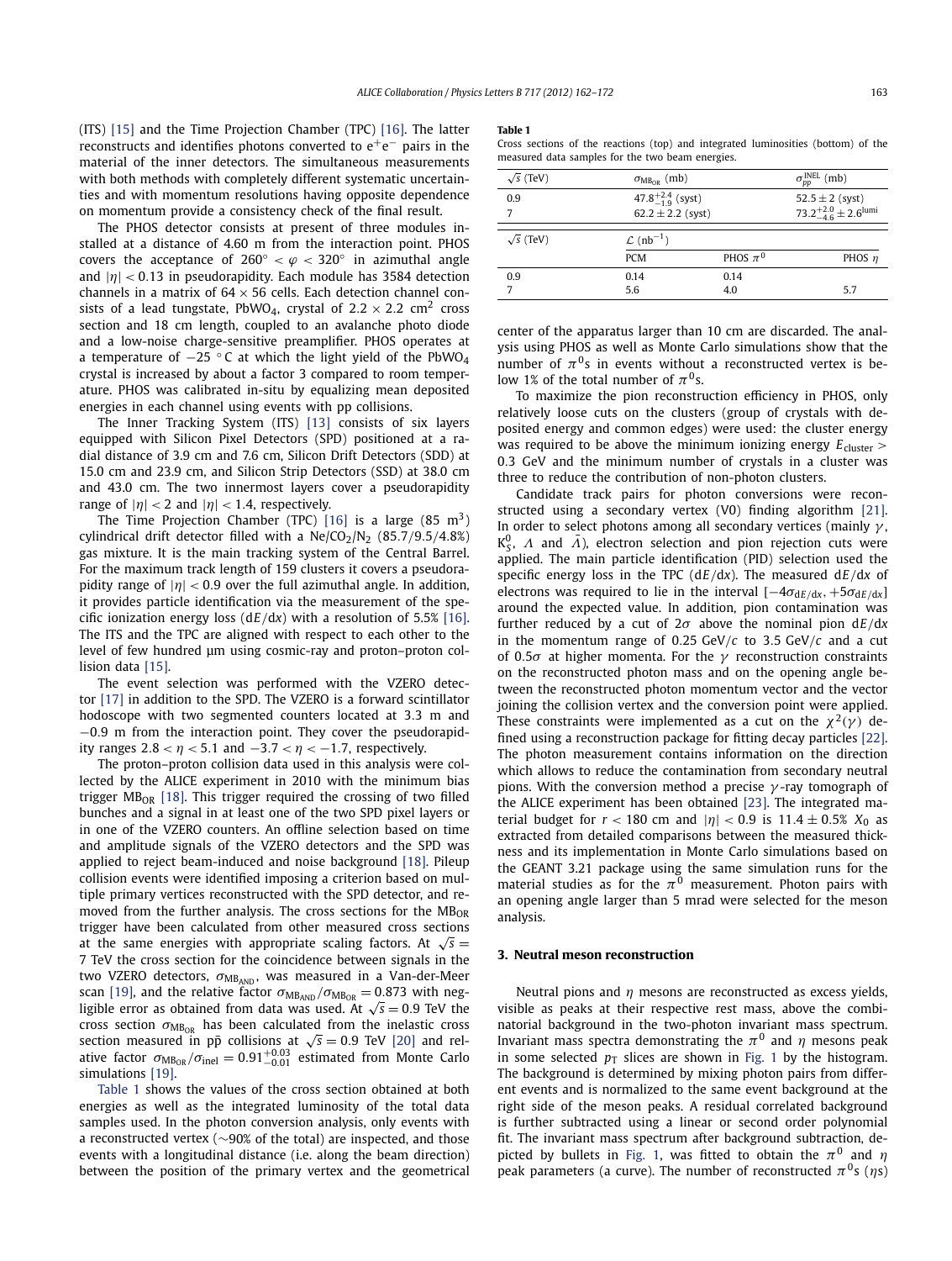<span id="page-2-0"></span>

**Fig. 1.** Invariant mass spectra in selected  $p<sub>T</sub>$  slices in PCM (left) and PHOS (right) in the  $\pi<sup>0</sup>$  and  $\eta$  meson mass regions. The histogram and the bullets show the data before and after background subtraction, respectively. The curve is a fit to the invariant mass spectrum after background subtraction.

is obtained in each  $p_T$  bin by integrating the background subtracted peak within 3 standard deviations around the mean value of the  $\pi^{0}$  ( $\eta$ ) peak position in the case of PHOS. In the PCM measurement the integration windows were chosen to be asymmetric ( $m_{\pi^0}$  – 0.035 GeV/ $c^2$ ,  $m_{\pi^0}$  + 0.010 GeV/ $c^2$ ) and ( $m_{\eta}$  – 0.047 GeV/ $c^2$ ,  $m_\eta + 0.023$  GeV/ $c^2$ ) to take into account the left side tail of the meson peaks due to bremsstrahlung. For the same reason in the case of PCM the full width at half maximum (FWHM) instead of the Gaussian width of the peak was used. We vary the normalization and integration windows to estimate the related systematic uncertainties. The peak position and width from the two analyses compared to Monte Carlo simulations are shown in Fig. 2 as a function of  $p<sub>T</sub>$ . The deviation of the peak position from the nominal  $\pi^0$  mass is explained by a finite energy resolution of the detectors convoluted with the steeply falling  $p_T$  spectrum of produced  $\pi^0$ . A residual non-linearity of the energy response in PHOS is reflected in a small difference of the measured  $\pi^0$  peak position from Monte Carlo at  $p_T < 2$  GeV/c, which is taken into account in the systematic uncertainty (see [Table 2\)](#page-3-0).

The reconstruction efficiency  $\epsilon$  and acceptance *A* are calculated in Monte Carlo simulations tuned to reproduce the detector response. In the PHOS case, the tuning included a 4.5% energy non-linearity observed in real data at *E <* 1 GeV and not reproduced by the GEANT simulations and an additional 6% channelby-channel decalibration. In the PCM case, an additional smearing in each momentum component given by  $\sigma = \sqrt{\sigma_0^2 + \sigma_1^2 \cdot p^2}$  with  $\sigma_0 = 0.011$  GeV/*c* and  $\sigma_1 = 0.007$  was necessary to reproduce the  $\sigma_0 = 0.011 \text{ GeV/c}$  and  $\sigma_1 = 0.567 \text{ cm}$  measured width of the  $\pi^0$  peak. PYTHIA [\[10\]](#page-5-0) and PHOJET [\[11\]](#page-5-0) event generators and single particle simulations were used as input. The small photon conversion probability of about 8.5%, compensated by the large TPC acceptance, translates into  $\epsilon \cdot A$  of about  $2 \times 10^{-3}$  at  $p_T > 1$  GeV/*c* and decreases at lower  $p_T$  due to the decrease of the efficiency of soft electron reconstruction and conversion probability. In the PHOS case, the acceptance *A* is zero for  $p_T < 0.4$  GeV/*c*,  $\epsilon \cdot A$  increases with  $p_T$  and saturates at about  $2.0 \times 10^{-2}$  at  $p_T > 15$  GeV/*c*. At high  $p_T > 25$  GeV/*c* the efficiency decreases due to cluster merging.

The invariant differential cross section of  $\pi^0$  and  $\eta$  meson production were calculated as

$$
E\frac{\mathrm{d}^3\sigma}{\mathrm{d}p^3} = \frac{1}{2\pi} \frac{\sigma_{\text{MB}_{\text{OR}}}}{N_{\text{events}}} \frac{1}{p_{\text{T}}} \frac{1}{\epsilon ABr} \frac{N^{\pi^0(\eta)}}{\Delta y \Delta p_{\text{T}}},\tag{1}
$$



**Fig. 2.** Reconstructed  $\pi^0$  peak width (a) and position (b) as a function of  $p_T$  in pp collisions at  $\sqrt{s}$  = 7 TeV in PHOS and in the photon conversion method (PCM) compared to Monte Carlo simulations. The horizontal line in (b) indicates the nominal  $\pi^0$  mass.

where  $\sigma_{MB_{OR}}$  is the interaction cross section for the MB<sub>OR</sub> trigger for pp collisions at  $\sqrt{s} = 0.9$  TeV or  $\sqrt{s} = 7$  TeV,  $N_{\text{events}}$ is the number of  $MB<sub>OR</sub>$  events,  $p<sub>T</sub>$  is the transverse momentum within the bin to which the cross section has been assigned after the correction for the finite bin width  $\Delta p_T$  (see below), *Br* is the branching ratio of the  $\pi^0$  (*η*) meson to the two *γ* decay channel and  $N^{\pi^0(\eta)}$  is the number of reconstructed  $\pi^0$  (*η*) mesons in a given  $\Delta y$  and  $\Delta p$ <sub>T</sub> bin. The efficiency of the minimum bias trigger was evaluated in Monte Carlo simulations and the trigger bias on the spectrum was found to be negligible, less than 0.1% at  $p_T < 2$  GeV/*c* and vanishing at higher  $p_T$ . Finally, the invariant cross sections were corrected for the finite  $p_T$  bin width following the prescription in [\[24\],](#page-5-0) keeping the *y* values equal to the bin averages and calculating the  $p_T$  position at which the differential cross section coincides with the bin average. The Tsallis fit (see below) was used for the correction. Secondary  $\pi^0$ 's from weak decays or hadronic interactions in the detector material are subtracted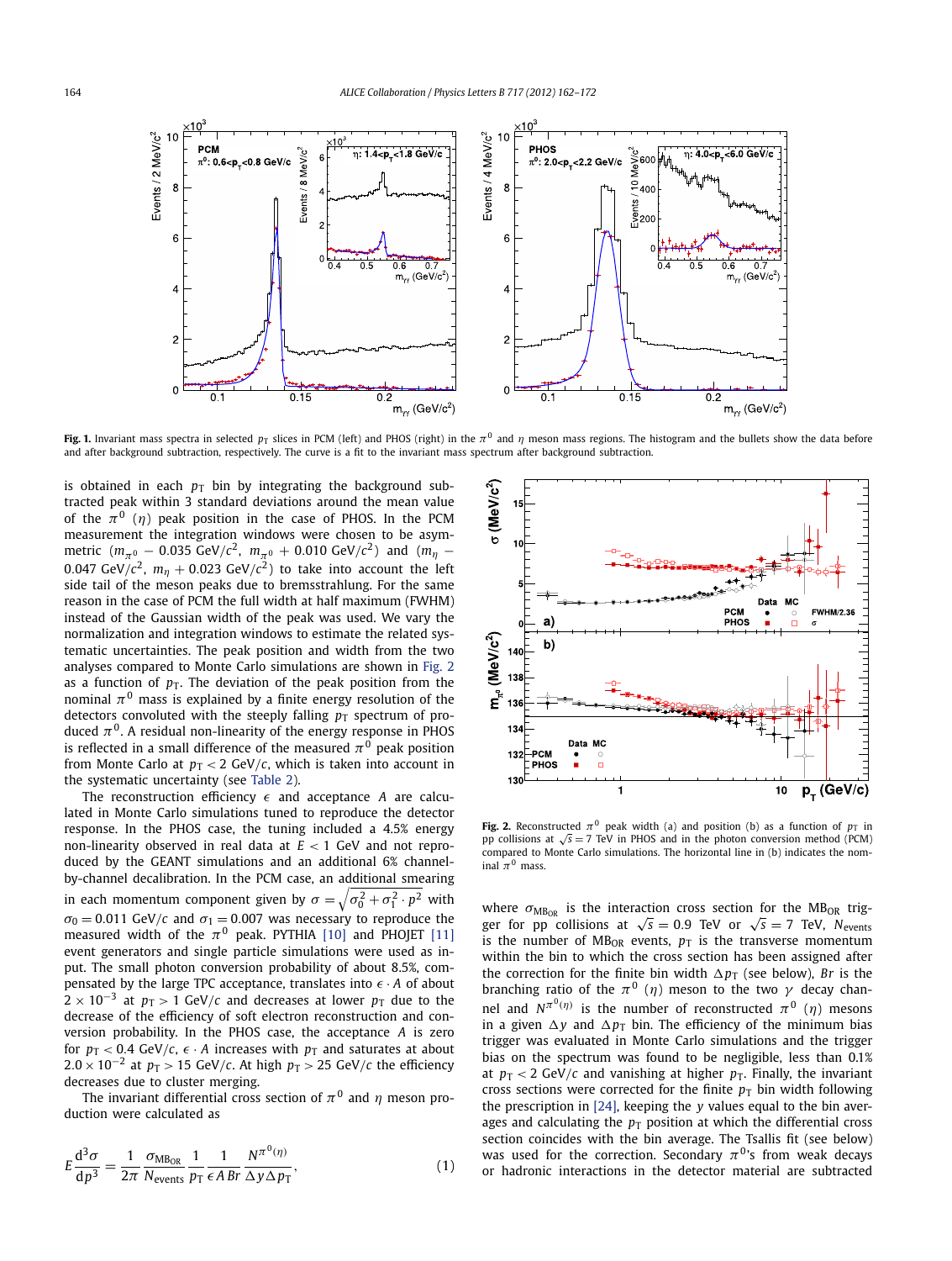<span id="page-3-0"></span>**Table 2** Summary of the relative systematic errors for the PHOS and the PCM analyses.

|                           | PHOS                      |                           |  |
|---------------------------|---------------------------|---------------------------|--|
|                           | $p_T = 1.1 \text{ GeV}/c$ | $p_T = 7.5 \text{ GeV}/c$ |  |
| Yield extraction          | $+2.1$                    | $+2.5$                    |  |
| Non-linearity             | $+9.0$                    | $+1.5$                    |  |
| Conversion                | $\pm$ 3.5                 | $+3.5$                    |  |
| Absolute energy scale     | $+0.7$                    | $\pm 1.0$                 |  |
| Acceptance                | $\pm 1.0$                 | $\pm 1.0$                 |  |
| Calibration and alignment | $\pm 7.0$                 | $\pm 3.0$                 |  |
| Pileup                    | $\pm 0.8$                 | $\pm 0.8$                 |  |
| Total                     | ±12.5%                    | $\pm 6.0%$                |  |
|                           | <b>PCM</b>                |                           |  |
|                           | $p_T = 1.1 \text{ GeV}/c$ | $p_T = 7.5 \text{ GeV}/c$ |  |
| Material budget           | $+9.0$                    | $\pm 9.0$                 |  |
| Yield extraction          | $\pm 0.6$                 | $\pm 4.9$                 |  |
| <b>PID</b>                | $\pm 0.1$                 | $\pm$ 5.4                 |  |
| $\chi^2(\gamma)$          | $+0.3$                    | $\pm 6.2$                 |  |
| Reconstruction $\epsilon$ | $\pm 1.9$                 | $\pm 4.9$                 |  |
| Total                     | $\pm$ 9.2%                | ±14.0%                    |  |

using Monte Carlo simulations. The contribution from K<sup>0</sup><sub>S</sub> decays is scaled using the measured  $K_S^0$  spectrum at  $\sqrt{s} = 0.9$  TeV [\[30\]](#page-5-0) or the charged kaon spectra at  $\sqrt{s}$  = 7 TeV [\[31\].](#page-5-0) The measured  $\pi^0$ and *η* meson spectra at the center-of-mass energy of  $\sqrt{s} = 7$  TeV cover a  $p_T$  range from 0.3 to 25 GeV/*c* and from 0.4 to 15 GeV/*c*, respectively; the  $\pi^0$  spectra at  $\sqrt{s} = 0.9$  TeV cover a  $p_T$  range from 0.4 to 7 GeV*/c*.

A summary of the systematic uncertainties is shown in Table 2 for two different  $p_T$  values. In PHOS, the significant source of systematic errors both at low and high  $p<sub>T</sub>$  is the raw yield extraction. It was estimated by varying the fitting range and the assumption about the shape of the background around the peak. The uncertainty related to the non-linearity of PHOS which dominates at low  $p<sub>T</sub>$  was estimated by introducing different non-linearities into the MC simulations under the condition that the simulated  $p_T$ dependence of the  $\pi^0$  peak position and peak width is still consistent with data. The uncertainties on the calibration and alignment were estimated in Monte Carlo simulations by varying the calibration parameters and the relative module positions within the expected tolerances. The uncertainty related to the pileup event rejection was evaluated in data by estimating the fraction of unidentified pileup events by extrapolating the distance and the number of contributing tracks of found pileup vertices to zero. The uncertainty of the conversion probability was estimated comparing measurements without magnetic field to the standard measurements with magnetic field. In the measurements with converted photons, the main sources of systematic errors are the knowledge of the material budget (dominant at low  $p<sub>T</sub>$ ), raw yield extraction, PID, the photon  $\chi^2$  cut and reconstruction efficiency. The contribution from the raw yield extraction was estimated by changing the normalization range, the integration window, and the combinatorial background evaluation. The PID, photon  $\chi^2(\gamma)$  cut and reconstruction efficiency was estimated by evaluating stability of the results after changing the cut values.

### **4. Results and comparison with pQCD**

The combined spectrum is calculated as a weighted average using statistical and systematic errors of the individual analyses [\[25\].](#page-5-0) The combined production cross sections are shown in Fig. 3. The combined spectra including statistical and systematic errors are fitted with the Tsallis function [\[26\]](#page-5-0)



**Fig. 3.** Differential invariant cross section of  $\pi^0$  production in pp collisions at  $\sqrt{s}$  = 7 TeV (circles) and 0.9 TeV (squares) and of  $\eta$  meson production at  $\sqrt{s} = 7$  TeV (stars). The lines and the boxes represent the statistical and systematic error of the combined measurement respectively. The uncertainty on the pp cross section is not included. NLO pQCD calculations using the CTEQ6M5 PDF and the DSS (AESS for *η* mesons) FF for three scales  $\mu = 0.5p_T$ , 1 $p_T$  and 2 $p_T$  are shown.

**Table 3**

Fit parameters of the Tsallis parametrization (2) to the combined invariant production yields of  $\pi^0$  and  $\eta$  mesons for inelastic events. The uncertainty on the parameter *A* due to the spectra normalization of  $^{+3.2}_{-1.1}$ % and  $^{+7.0}_{-3.5}$ % at  $\sqrt{s} = 900$  GeV, and 7 TeV respectively, is not included.

| Meson   | $\sqrt{s}$<br>(TeV) |               | (MeV/c <sup>2</sup> ) |               |
|---------|---------------------|---------------|-----------------------|---------------|
| $\pi^0$ | 0.9                 | $1.5 + 0.3$   | $132 + 15$            | $7.8 + 0.5$   |
| $\pi^0$ |                     | $2.40 + 0.15$ | $139 + 4$             | $6.88 + 0.07$ |
|         |                     | $0.21 + 0.03$ | $229 + 21$            | $7.0 + 0.5$   |

$$
E\frac{d^3\sigma}{dp^3} = \frac{\sigma_{pp}^{INEL}}{2\pi} A \frac{c \cdot (n-1)(n-2)}{nC[nC+m(n-2)]} \left(1 + \frac{m_T - m}{nC}\right)^{-n},
$$
 (2)

where the fit parameters are *A*, *C* and *n*,  $\sigma_{pp}$  is the proton– proton inelastic cross section, *m* is the meson rest mass and  $m<sub>T</sub> =$  $\sqrt{m^2+p_{\rm T}^2}$  is the transverse mass. The fit parameters are shown in Table 3. The property of the Tsallis function (2) is such that the parameter *A* is equal to the integral of this function over  $p<sub>T</sub>$  from 0 to infinity,  $A = dN/dy$ , and thus can be used as an estimation of the total yield at  $y = 0$  per inelastic pp collision. The additional uncertainty on the parameter *A* due to the spectra normalization of  $+3.2\%$  and  $-3.5\%$  at  $\sqrt{s} = 900$  GeV, and 7 TeV respectively, is not included. The found parameters of the Tsallis function for  $\pi^0$  production spectrum in pp collisions at  $\sqrt{s} = 900$  GeV are in agreement with those for the  $\pi^+ + \pi^-$  spectra measured by the ALICE Collaboration at the same energy [\[27\].](#page-5-0) The ratio of the data points of the two methods to the combined fit, shown in [Fig. 4,](#page-4-0) illustrates the consistency between the two measurements.

We compare our results with Next-to-Leading Order (NLO) pQCD calculations using the PDF CTEQ6M5 and DSS  $\pi^0$  [\[8\],](#page-5-0) BKK  $π<sup>0</sup>$  [\[29\]](#page-5-0) and AESSS *η* [\[9\]](#page-5-0) NLO fragmentation functions, see Fig. 3. The data and NLO predictions are compared via a ratio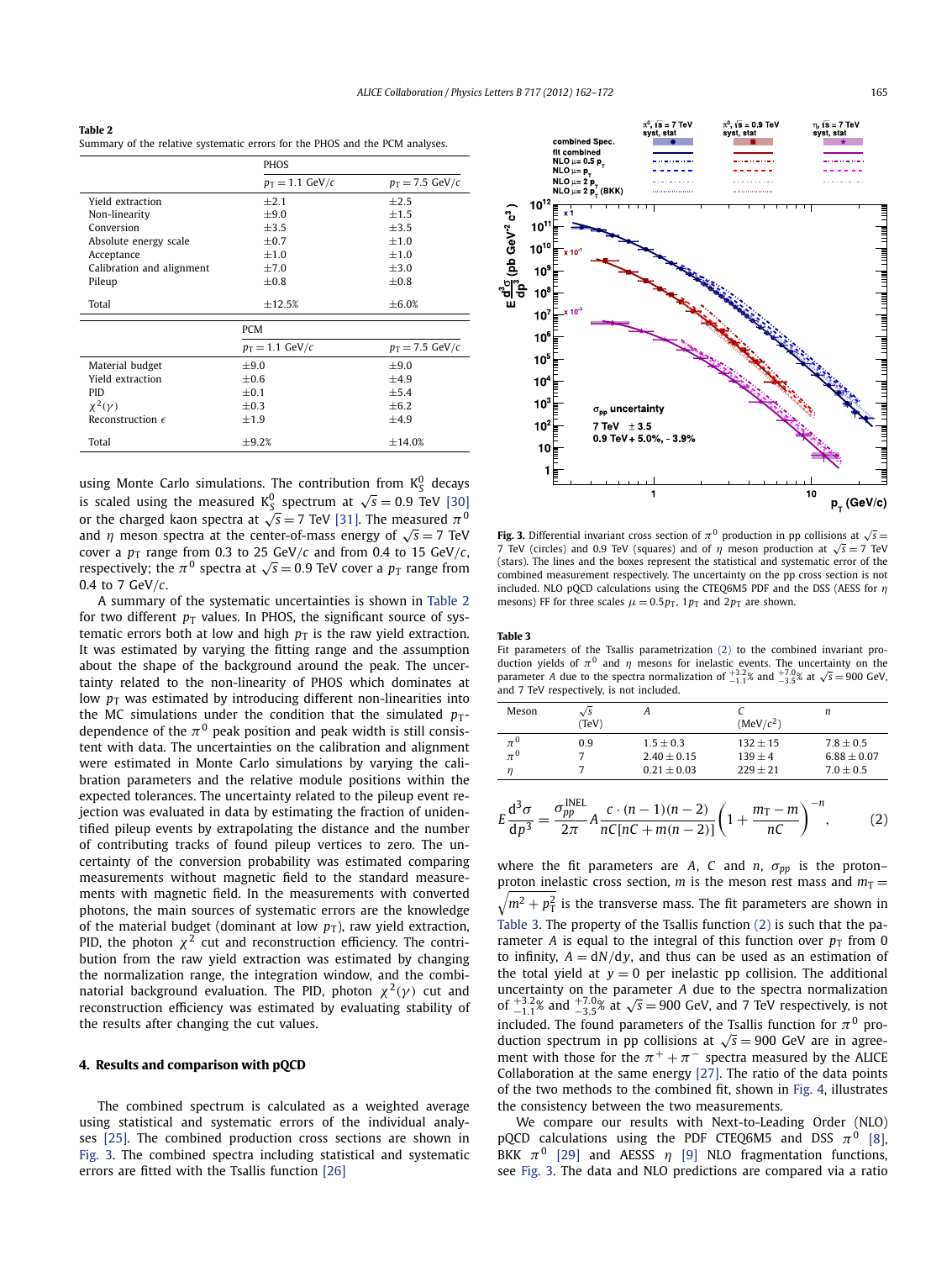<span id="page-4-0"></span>

**Fig. 4.** Ratio of the two independent  $\pi^0$  meson measurements to the fit of the combined normalized invariant production cross section of  $\pi^0$  mesons in pp collisions at  $\sqrt{s}$  = 7 TeV.



**Fig. 5.** Ratio of the NLO predictions to the fit to the measured cross section of *π*<sup>0</sup> production in pp collisions at  $\sqrt{s} = 7$  TeV (a) and 0.9 TeV (b) and of  $\eta$  meson production at <sup>√</sup>*<sup>s</sup>* <sup>=</sup> 7 TeV (c). Different curves correspond to different NLO fragmentation functions, explained in the legend. The full boxes represent the uncertainty on the pp cross sections.

with the fit to the measured cross section (Fig. 5). In the NLO calculations the factorization, renormalization and fragmentation scales are chosen to have the same value given by  $\mu$ . The uncertainty in the inelastic pp cross section is represented by the full boxes at unity. At  $\sqrt{s} = 0.9$  TeV the NLO calculations at *μ* = 1*p*<sub>T</sub> describe the measured  $π<sup>0</sup>$  data well, while at  $\sqrt{s}$  = 7 TeV the higher scale ( $\mu = 2p_T$ ) and a different set of fragmentation functions are required for a description of the data. However, the latter parameter set does not provide a good description of the low energy data. In any case, the NLO pQCD calculations show a harder slope compared to the measured results. Using the INCNLO program [\[28\],](#page-5-0) we tested different parton distribution functions (CTEQ5M, CTEQ6M, MRS99) and different fragmentation functions (BKK, KKP, DSS) and found a similar result: pQCD predicts harder slopes, and variation of PDFs and FFs does not change the shape, but results mainly in the variation of the absolute cross



**Fig. 6.**  $\eta/\pi^0$  ratio measured in pp collisions at  $\sqrt{s} = 7$  TeV compared to NLO pQCD predictions.

section. A similar trend is observed for the *η* meson (a higher scale  $\mu = 2p_T$  is required), although the discrepancy is less significant due to the larger error bars and smaller  $p_T$  reach.

The ratio  $\eta/\pi^0$  is shown in Fig. 6. It has the advantage that systematic uncertainties in the measurement partially cancel. This is also the case for the NLO pQCD calculation, where in particular the influence of the PDF is reduced in the ratio. Here, predictions that failed to reproduce the measured  $\pi^0$  and  $\eta$  cross section are able to reproduce the  $\eta/\pi^0$  ratio. The measured ratio  $\eta/\pi^0$  grows with  $p_T$  and saturates at  $p_T > 3$  GeV/*c* at a value approximately equal to 0.5. The comparison of the ALICE result with the world compilation of the  $\eta/\pi^0$  ratio in hadronic collisions at  $\sqrt{s}$  from 13*.*8 GeV to 1*.*8 TeV [\[33\]](#page-5-0) shows that this ratio is universal and independent on the collision energy. Therefore, this ratio can provide further constraints in theoretical calculations of hadron productions at high energies.

# **5. Conclusion**

In summary, the invariant differential cross sections for inclusive  $\pi^0$  production in pp collisions at  $\sqrt{s} = 7$  TeV and 0.9 TeV and for *η* meson production at 7 TeV have been measured in a wide  $p_T$  range taking advantage of two independent methods available in the ALICE experiment at the LHC. NLO pQCD calculations cannot provide a consistent description of measured data at both beam energies. State-of-the-art calculations describe the data at 0.9 TeV and 0.2 TeV [\[32\],](#page-5-0) however this is not the case at 7 TeV, where the calculations overestimate the cross sections and exhibit a different slope compared to the data. Thus, this measurement provides an important input for the tuning of pQCD calculations and represents crucial reference data for the measurement of the nuclear modification factor  $R_{AA}$  of the  $\pi^0$  production in heavy-ion collisions at the LHC. Furthermore, the NLO predictions for the *η* mesons using the newest fragmentation functions require a value  $\mu = 2p_T$  in order to get closer to the experimental results.

# **Acknowledgements**

The ALICE Collaboration would like to thank all its engineers and technicians for their invaluable contributions to the construction of the experiment and the CERN accelerator teams for the outstanding performance of the LHC complex.

The ALICE Collaboration acknowledges the following funding agencies for their support in building and running the ALICE detector: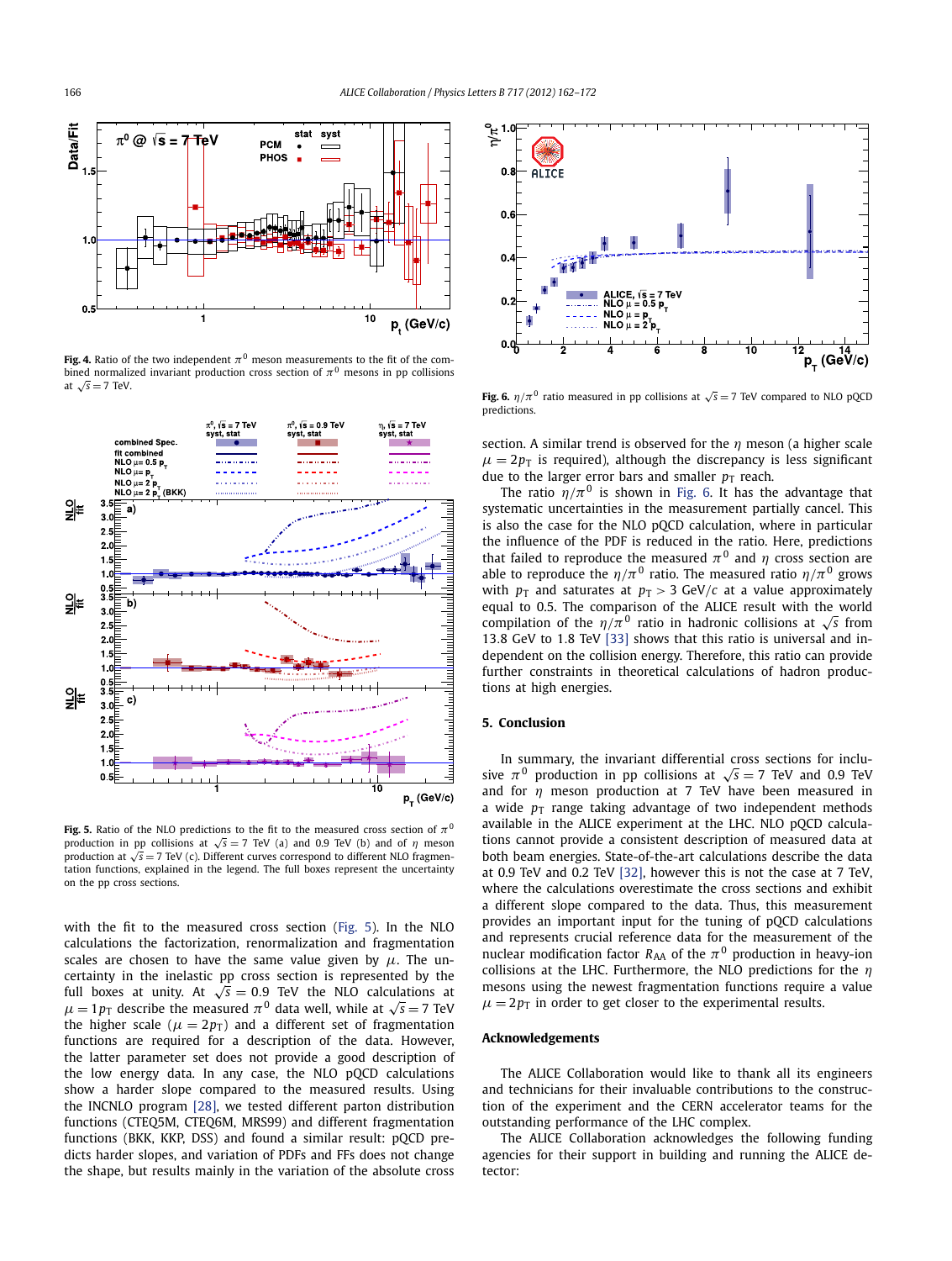<span id="page-5-0"></span>Calouste Gulbenkian Foundation from Lisbon and Swiss Fonds Kidagan, Armenia;

Conselho Nacional de Desenvolvimento Científico e Tecnológico (CNPq), Financiadora de Estudos e Projetos (FINEP), Fundação de Amparo à Pesquisa do Estado de São Paulo (FAPESP);

National Natural Science Foundation of China (NSFC), the Chinese Ministry of Education (CMOE) and the Ministry of Science and Technology of China (MSTC);

Ministry of Education and Youth of the Czech Republic;

Danish Natural Science Research Council, the Carlsberg Foundation and the Danish National Research Foundation;

The European Research Council under the European Community's Seventh Framework Programme;

Helsinki Institute of Physics and the Academy of Finland;

French CNRS-IN2P3, the 'Region Pays de Loire', 'Region Alsace', 'Region Auvergne' and CEA, France;

German BMBF and the Helmholtz Association;

General Secretariat for Research and Technology, Ministry of Development, Greece;

Hungarian OTKA and National Office for Research and Technology (NKTH);

Department of Atomic Energy and Department of Science and Technology of the Government of India;

Istituto Nazionale di Fisica Nucleare (INFN) of Italy;

MEXT Grant-in-Aid for Specially Promoted Research, Japan;

Joint Institute for Nuclear Research, Dubna;

National Research Foundation of Korea (NRF);

CONACYT, DGAPA, México, ALFA-EC and the HELEN Program (High-Energy physics Latin-American–European Network);

Stichting voor Fundamenteel Onderzoek der Materie (FOM) and the Nederlandse Organisatie voor Wetenschappelijk Onderzoek (NWO), Netherlands;

Research Council of Norway (NFR);

Polish Ministry of Science and Higher Education;

National Authority for Scientific Research – NASR (Autoritatea Națională pentru Cercetare Științifică – ANCS);

Ministry of Education and Science of Russian Federation, International Science and Technology Center, Russian Academy of Sciences, Russian Federal Agency of Atomic Energy, Russian Federal Agency for Science and Innovations and CERN-INTAS;

Ministry of Education of Slovakia;

Department of Science and Technology, South Africa;

CIEMAT, EELA, Ministerio de Educación y Ciencia of Spain, Xunta de Galicia (Consellería de Educación), CEADEN, Cubaenergía, Cuba, and IAEA (International Atomic Energy Agency);

Swedish Research Council (VR) and Knut & Alice Wallenberg Foundation (KAW);

Ukraine Ministry of Education and Science;

United Kingdom Science and Technology Facilities Council (STFC);

The United States Department of Energy, the United States National Science Foundation, the State of Texas, and the State of Ohio.

This job was supported partially by the grant RFBR 10-02- 91052. We would like to thank W. Vogelsang for providing the NLO pQCD calculations used in this Letter.

# **Open access**

This article is published Open Access at [sciencedirect.com.](http://www.sciencedirect.com) It is distributed under the terms of the Creative Commons Attribution License 3.0, which permits unrestricted use, distribution, and reproduction in any medium, provided the original authors and source are credited.

# **References**

- [1] L. Evans, P. Bryant (Eds.), JINST 3 (2008) S08001.
- [2] D.J. Gross, F. Wilczek, Phys. Rev. D 8 (1973) 3633.
- [3] P.J. Reardon, Nucl. Phys. A 478 (1988) 861C.
- [4] R. Vogt, Ultrarelativistic Heavy-Ion Collisions, Elsevier, Amsterdam, Netherlands, 2007, 477 pp.
- [5] A. Adare, et al., PHENIX Collaboration, Phys. Rev. D 83 (2011) 032001, arXiv: 1009.6224 [hep-ex].
- [6] R. Sassot, P. Zurita, M. Stratmann, Phys. Rev. D 82 (2010) 074011, arXiv: 1008.0540 [hep-ph].
- [7] P. Chiappetta, M. Greco, J.P. Guillet, S. Rolli, M. Werlen, Nucl. Phys. B 412 (1994) 3, arXiv:hep-ph/9301254.
- [8] D. de Florian, R. Sassot, M. Stratmann, Phys. Rev. D 75 (2007) 114010, hep-ph/ 0703242 [HEP-PH].
- [9] C.A. Aidala, F. Ellinghaus, R. Sassot, J.P. Seele, M. Stratmann, Phys. Rev. D 83 (2011) 034002, arXiv:1009.6145 [hep-ph].
- [10] T. Sjöstrand, S. Mrenna, P.Z. Skands, JHEP 0605 (2006) 026, hep-ph/0603175.

[11] R. Engel, J. Ranft, S. Roesler, Phys. Rev. D 52 (1995) 1459, hep-ph/9502319.

- [12] T. Aaltonen, et al., CDF Collaboration, Phys. Rev. D 79 (2009) 112005, arXiv: 0904.1098 [hep-ex].
- [13] K. Aamodt, et al., ALICE Collaboration, JINST 3 (2008) S08002.
- [14] G. Dellacasa, et al., ALICE Collaboration, Photon Spectrometer PHOS, Technical Design Report, CERN/LHCC 99-4, 5 March 1999.
- [15] K. Aamodt, et al., ALICE Collaboration, JINST 5 (2010) P03003, arXiv:1001.0502 [physics.ins-det].
- [16] J. Alme, Y. Andres, H. Appelshauser, S. Bablok, N. Bialas, R. Bolgen, U. Bonnes, R. Bramm, et al., Nucl. Instrum. Meth. A 622 (2010) 316, arXiv:1001.1950 [physics.ins-det].
- [17] P. Cortese, et al., ALICE Collaboration, ALICE forward detectors: FMD, TO and VO: Technical Design Report, CERN-LHCC-2004-025, [http://cdsweb.cern.ch/](http://cdsweb.cern.ch/record/781854) [record/781854.](http://cdsweb.cern.ch/record/781854)
- [18] K. Aamodt, et al., ALICE Collaboration, Eur. Phys. J. C 68 (2010) 345, arXiv: 1004.3514 [hep-ex].
- [19] K. Aamodt, et al., ALICE Collaboration, CERN-PH-EP-2012-238, arXiv:1208.4968 [hep-ex].
- [20] G.J. Alner, et al., UA5 Collaboration, Z. Phys. C 32 (1986) 153.
- [21] G. Alessandro (Ed.), et al., ALICE Collaboration, J. Phys. G 32 (2006) 1295.
- [22] S. Gorbunov, I. Kisel, Reconstruction of decay particles based on the Kalman filter, CBM-SOFT-note-2007-003, GSI, Darmstadt, 2007.
- [23] K. Koch, ALICE Collaboration, Nucl. Phys. A 855 (2011) 281;
- F. Bock, Bachelor thesis, University of Heidelberg, 2010.
- [24] G.D. Lafferty, T.R. Wyatt, Nucl. Instrum. Meth. A 355 (1995) 541.
- [25] K. Nakamura, et al., Particle Data Group Collaboration, J. Phys. G 37 (2010)
- 075021.
- [26] C. Tsallis, J. Statist. Phys. 52 (1988) 479.
- [27] K. Aamodt, et al., ALICE Collaboration, Eur. Phys. J. C 71 (2011) 1655, arXiv: 1101.4110 [hep-ex].
- [28] P. Aurenche, M. Fontannaz, J.P. Guillet, B.A. Kniehl, M. Werlen, Eur. Phys. J. C 13 (2000) 347, arXiv:hep-ph/9910252.
- [29] J. Binnewies, B.A. Kniehl, G. Kramer, Z. Phys. C 65 (1995) 471, arXiv:hep-ph/ 9407347.
- [30] K. Aamodt, et al., ALICE Collaboration, Eur. Phys. J. C 71 (2011) 1594, arXiv: 1012.3257 [hep-ex].
- [31] M. Floris, ALICE Collaboration, arXiv:1108.3257 [hep-ex].
- [32] A. Adare, et al., PHENIX Collaboration, Phys. Rev. D 76 (2007) 051106, arXiv: 0704.3599 [hep-ex].
- [33] S.S. Adler, et al., PHENIX Collaboration, Phys. Rev. C 75 (2007) 024909, nucl-ex/ 0611006.

# **ALICE Collaboration**

B. Abelev $^{69}$  $^{69}$  $^{69}$ , A. Abrahantes Quintana $^6$ , D. Adamová  $^{74}$ , A.M. Adare  $^{120}$ , M.M. Aggarwal  $^{78}$ ,

- G. Aglieri Rinella <sup>30</sup>, A.G. Agocs <sup>60</sup>, A. Agostinelli <sup>19</sup>, S. Aguilar Salazar <sup>56</sup>, Z. Ahammed <sup>116</sup>, N. Ahmad <sup>14</sup>,
- A. Ahmad Masoodi [14](#page-8-0), S.U. Ahn [64](#page-9-0)*,*[37,](#page-9-0) A. Akindinov [46,](#page-9-0) D. Aleksandrov [89,](#page-9-0) B. Alessandro [95,](#page-10-0)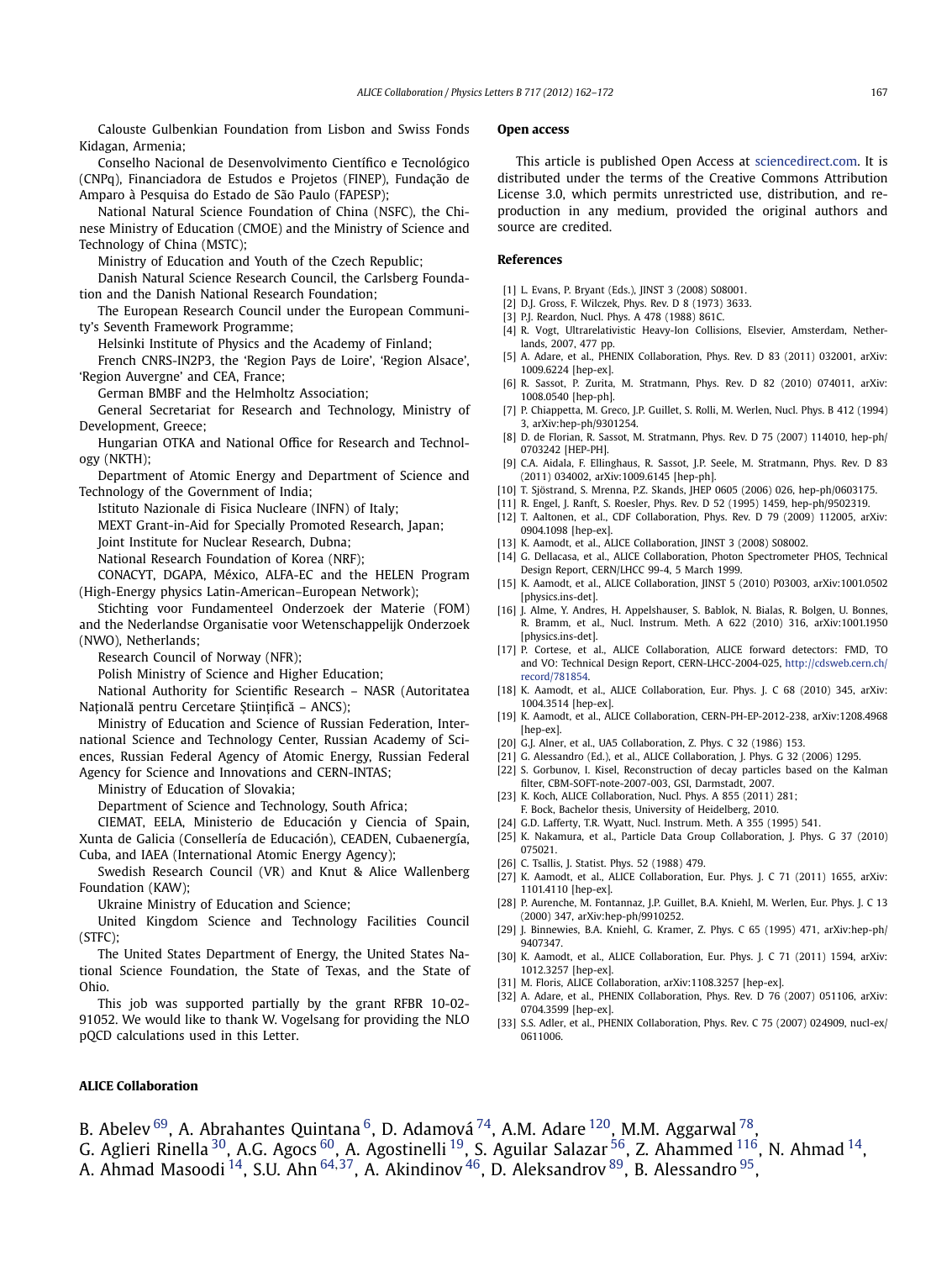R. Alfaro Molina [56,](#page-9-0) A. Alici [96](#page-10-0)*,*[30](#page-9-0)*,*[9,](#page-8-0) A. Alkin [2,](#page-8-0) E. Almaráz Aviña [56,](#page-9-0) T. Alt [36,](#page-9-0) V. Altini [28](#page-9-0)*,*[30,](#page-9-0) S. Altinpinar [15,](#page-9-0) I. Altsybeev  $^{117}$ , C. Andrei  $^{71}$ , A. Andronic  $^{86}$ , V. Anguelov  $^{83}$ , C. Anson  $^{16}$ , T. Antičić  $^{87}$ , F. Antinori  $^{100}$ , P. Antonioli <sup>96</sup>, L. Aphecetche <sup>102</sup>, H. Appelshäuser <sup>52</sup>, N. Arbor <sup>65</sup>, S. Arcelli <sup>19</sup>, A. Arend <sup>52</sup>, N. Armesto <sup>[13](#page-8-0)</sup>, R. Arnaldi  $^{95}$ , T. Aronsson  $^{120}$ , I.C. Arsene  $^{86}$ , M. Arslandok  $^{52}$ , A. Asryan  $^{117}$ , A. Augustinus  $^{30}$ , R. Averbeck [86,](#page-9-0) T.C. Awes [75,](#page-9-0) J. Äystö [38,](#page-9-0) M.D. Azmi [14,](#page-8-0) M. Bach [36,](#page-9-0) A. Badalà [97,](#page-10-0) Y.W. Baek [64](#page-9-0)*,*[37,](#page-9-0) R. Bailhache <sup>52</sup>, R. Bala <sup>95</sup>, R. Baldini Ferroli <sup>9</sup>, A. Baldisseri <sup>12</sup>, A. Baldit <sup>64</sup>, F. Baltasar Dos Santos Pedrosa  $^{30}$ , J. Bán  $^{47}$ , R.C. Baral  $^{48}$ , R. Barbera  $^{24}$  $^{24}$  $^{24}$ , F. Barile  $^{28}$ , G.G. Barnaföldi  $^{60}$ , L.S. Barnby  $^{91}$ , V. Barret  $^{64}$  $^{64}$  $^{64}$ , J. Bartke  $^{104}$ , M. Basile  $^{19}$ , N. Bastid  $^{64}$ , B. Bathen  $^{54}$ , G. Batigne  $^{102}$  $^{102}$  $^{102}$ , B. Batyunya  $^{59}$ , C. Baumann  $^{52}$  $^{52}$  $^{52}$ , I.G. Bearden  $^{72}$ , H. Beck  $^{52}$ , I. Belikov  $^{58}$ , F. Bellini  $^{19}$ , R. Bellwied  $^{110}$ , E. Belmont-Moreno  $^{56}$ , S. Beole  $^{26}$ , I. Berceanu  $^{71}$ , A. Bercuci  $^{71}$ , Y. Berdnikov  $^{76}$ , D. Berenyi  $^{60}$ , C. Bergmann <sup>54</sup>, D. Berzano <sup>95</sup>, L. Betev <sup>[30](#page-9-0)</sup>, A. Bhasin <sup>[81](#page-9-0)</sup>, A.K. Bhati <sup>78</sup>, N. Bianchi <sup>66</sup>, L. Bianchi <sup>26</sup>, C. Bianchin  $^{22}$ , J. Bielčík  $^{34}$ , J. Bielčíková  $^{74}$ , A. Bilandzic  $^{73}$ , F. Blanco  $^7$ , F. Blanco  $^{110}$ , D. Blau  $^{89}$ , C. Blume  $^{52}$ , M. Boccioli  $^{30}$ , F. Bock  $^{83}$ , N. Bock  $^{16}$ , A. Bogdanov  $^{70}$ , H. Bøggild  $^{72}$ , M. Bogolyubsky  $^{43}$ , L. Boldizsár  $^{60}$ , M. Bombara [35](#page-9-0), J. Book [52,](#page-9-0) H. Borel [12,](#page-8-0) A. Borissov [119,](#page-10-0) C. Bortolin [22](#page-9-0)*,*[ii,](#page-10-0) S. Bose [90,](#page-9-0) F. Bossú [30](#page-9-0)*,*[26,](#page-9-0) M. Botje [73,](#page-9-0) S. Böttger  $^{51}$  $^{51}$  $^{51}$ , B. Boyer  $^{42}$ , P. Braun-Munzinger  $^{86}$ , M. Bregant  $^{102}$ , T. Breitner  $^{51}$ , M. Broz  $^{33}$ , R. Brun  $^{30}$ , E. Bruna [120](#page-10-0)*,*[26](#page-9-0)*,*[95,](#page-10-0) G.E. Bruno [28,](#page-9-0) D. Budnikov [88,](#page-9-0) H. Buesching [52,](#page-9-0) S. Bufalino [26](#page-9-0)*,*[95,](#page-10-0) K. Bugaiev [2,](#page-8-0) O. Busch  $^{83}$ , Z. Buthelezi  $^{80}$ , D. Caffarri  $^{22}$ , X. Cai  $^{40}$ , H. Caines  $^{120}$ , E. Calvo Villar  $^{92}$ , P. Camerini  $^{20}$ , V. Canoa Roman [8](#page-8-0)*,*[1,](#page-8-0) G. Cara Romeo [96,](#page-10-0) F. Carena [30,](#page-9-0) W. Carena [30,](#page-9-0) N. Carlin Filho [107](#page-10-0), F. Carminati [30,](#page-9-0) C.A. Carrillo Montoya $^{\rm 30}$ , A. Casanova Díaz $^{\rm 66}$ , M. Caselle $^{\rm 30}$ , J. Castillo Castellanos  $^{\rm 12}$ , J.F. Castillo Hernandez <sup>86</sup>, E.A.R. Casula <sup>21</sup>, V. Catanescu <sup>71</sup>, C. Cavicchioli <sup>30</sup>, J. Cepila <sup>[34](#page-9-0)</sup>, P. Cerello <sup>95</sup>, B. Chang <sup>[38](#page-9-0),123</sup>, S. Chapeland <sup>30</sup>, J.L. Charvet <sup>12</sup>, S. Chattopadhyay <sup>90</sup>, S. Chattopadhyay <sup>116</sup>, M. Cherney <sup>[77](#page-9-0)</sup>, C. Cheshkov [30](#page-9-0)*,*[109,](#page-10-0) B. Cheynis [109,](#page-10-0) E. Chiavassa [95,](#page-10-0) V. Chibante Barroso [30,](#page-9-0) D.D. Chinellato [108,](#page-10-0) P. Chochula [30,](#page-9-0) M. Chojnacki [45,](#page-9-0) P. Christakoglou [73](#page-9-0)*,*[45,](#page-9-0) C.H. Christensen [72](#page-9-0), P. Christiansen [29,](#page-9-0) T. Chujo [114,](#page-10-0) S.U. Chung [85,](#page-9-0) C. Cicalo [93,](#page-9-0) L. Cifarelli [19](#page-9-0)*,*[30,](#page-9-0) F. Cindolo [96](#page-10-0), J. Cleymans [80,](#page-9-0) F. Coccetti [9,](#page-8-0) J.-P. Coffin [58,](#page-9-0) F. Colamaria [28,](#page-9-0) D. Colella [28,](#page-9-0) G. Conesa Balbastre [65,](#page-9-0) Z. Conesa del Valle [30](#page-9-0)*,*[58,](#page-9-0) P. Constantin [83,](#page-9-0) G. Contin <sup>20</sup>, J.G. Contreras  $^8$ , T.M. Cormier  $^{119}$ , Y. Corrales Morales  $^{26}$ , P. Cortese  $^{27}$ , I. Cortés Maldonado  $^1$ , M.R. Cosentino [68](#page-9-0)*,*[108](#page-10-0), F. Costa [30,](#page-9-0) M.E. Cotallo [7,](#page-8-0) E. Crescio [8](#page-8-0), P. Crochet [64,](#page-9-0) E. Cruz Alaniz [56,](#page-9-0) E. Cuautle [55,](#page-9-0) L. Cunqueiro [66,](#page-9-0) A. Dainese [22](#page-9-0)*,*[100,](#page-10-0) H.H. Dalsgaard [72,](#page-9-0) A. Danu [50,](#page-9-0) I. Das [90](#page-9-0)*,*[42,](#page-9-0) K. Das [90,](#page-9-0) D. Das [90,](#page-9-0) A. Dash [48](#page-9-0)*,*[108](#page-10-0), S. Dash [41](#page-9-0)*,*[95,](#page-10-0) S. De [116](#page-10-0), A. De Azevedo Moregula [66,](#page-9-0) G.O.V. de Barros [107,](#page-10-0) A. De Caro [25](#page-9-0)*,*[9,](#page-8-0) G. de Cataldo  $^{94}$ , J. de Cuveland  $^{36}$  $^{36}$  $^{36}$ , A. De Falco  $^{21}$ , D. De Gruttola  $^{25}$ , H. Delagrange  $^{102}$ , E. Del Castillo Sanchez  $^{30}$ , A. Deloff  $^{101}$ , V. Demanov  $^{88}$ , N. De Marco  $^{95}$ , E. Dénes  $^{60}$ , S. De Pasquale  $^{25},$ A. Deppman <sup>[107](#page-10-0)</sup>, G. D Erasmo <sup>[28](#page-9-0)</sup>, R. de Rooij <sup>45</sup>, D. Di Bari <sup>28</sup>, T. Dietel <sup>54</sup>, C. Di Giglio <sup>28</sup>, S. Di Liberto <sup>99</sup>, A. Di Mauro [30,](#page-9-0) P. Di Nezza [66,](#page-9-0) R. Divià [30,](#page-9-0) Ø. Djuvsland [15,](#page-9-0) A. Dobrin [119](#page-10-0)*,*[29,](#page-9-0) T. Dobrowolski [101,](#page-10-0) I. Domínguez  $^{55}$ , B. Dönigus  $^{86}$ , O. Dordic  $^{18}$ , O. Driga  $^{102}$ , A.K. Dubey  $^{116}$ , L. Ducroux  $^{109}$  $^{109}$  $^{109}$ , P. Dupieux  $^{64}$ , M.R. Dutta Majumdar  $^{116}$ , A.K. Dutta Majumdar  $^{90}$ , D. Elia  $^{94}$ , D. Emschermann  $^{54}$ , H. Engel  $^{51}$ , H.A. Erdal [32,](#page-9-0) B. Espagnon [42,](#page-9-0) M. Estienne [102,](#page-10-0) S. Esumi [114,](#page-10-0) D. Evans [91,](#page-9-0) G. Eyyubova [18,](#page-9-0) D. Fabris [22](#page-9-0)*,*[100,](#page-10-0) J. Faivre <sup>[65](#page-9-0)</sup>, D. Falchieri <sup>19</sup>, A. Fantoni <sup>66</sup>, M. Fasel <sup>[86](#page-9-0)</sup>, R. Fearick <sup>80</sup>, A. Fedunov <sup>59</sup>, D. Fehlker <sup>15</sup>, L. Feldkamp <sup>54</sup>, D. Felea <sup>50</sup>, G. Feofilov <sup>[1](#page-8-0)17</sup>, A. Fernández Téllez <sup>1</sup>, A. Ferretti <sup>26</sup>, R. Ferretti <sup>27</sup>, J. Figiel <sup>104</sup>, M.A.S. Figueredo  $^{107}$ , S. Filchagin  $^{88}$ , R. Fini  $^{94}$ , D. Finogeev  $^{44}$ , F.M. Fionda  $^{28}$ , E.M. Fiore  $^{28}$ , M. Floris  $^{30}$ , S. Foertsch <sup>80</sup>, P. Foka <sup>86</sup>, S. Fokin <sup>89</sup>, E. Fragiacomo <sup>98</sup>, M. Fragkiadakis <sup>[79](#page-9-0)</sup>, U. Frankenfeld <sup>86</sup>, U. Fuchs <sup>30</sup>, C. Furget  $^{65}$ , M. Fusco Girard  $^{25}$  $^{25}$  $^{25}$ , J.J. Gaardhøje  $^{72}$ , M. Gagliardi  $^{26}$ , A. Gago  $^{92}$ , M. Gallio  $^{26}$ , D.R. Gangadharan  $^{16}$ , P. Ganoti  $^{75}$ , C. Garabatos  $^{86}$ , E. Garcia-Solis  $^{10}$ , I. Garishvili  $^{69}$ , J. Gerhard  $^{36}$ , M. Germain  $^{102}$ , C. Geuna  $^{12}$ , A. Gheata  $^{30}$ , M. Gheata  $^{30}$ , B. Ghidini  $^{28}$ , P. Ghosh  $^{116}$ , P. Gianotti  $^{66}$ , M.R. Girard  $^{118}$  $^{118}$  $^{118}$ , P. Giubellino  $^{30}$ , E. Gladysz-Dziadus  $^{104}$  $^{104}$  $^{104}$ , P. Glässel  $^{83}$ , R. Gomez  $^{106}$ , E.G. Ferreiro  $^{13}$ , L.H. González-Trueba <sup>56</sup>, P. González-Zamora <sup>7</sup>, S. Gorbunov <sup>36</sup>, A. Goswami <sup>82</sup>, S. Gotovac <sup>103</sup>, V. Grabski <sup>56</sup>, L.K. Graczykowski <sup>118</sup>, R. Grajcarek <sup>83</sup>, A. Grelli <sup>45</sup>, C. Grigoras <sup>30</sup>, A. Grigoras <sup>30</sup>, V. Grigoriev  $^{70}$ , A. Grigoryan  $^{121}$ , S. Grigoryan  $^{59}$ , B. Grinyov  $^2$ , N. Grion  $^{98}$ , P. Gros  $^{29}$  $^{29}$  $^{29}$ , J.F. Grosse-Oetringhaus <sup>30</sup>, J.-Y. Grossiord <sup>109</sup>, R. Grosso <sup>30</sup>, F. Guber <sup>44</sup>, R. Guernane <sup>65</sup>, C. Guerra Gutierrez  $^{92}$ , B. Guerzoni  $^{19}$ , M. Guilbaud  $^{109}$ , K. Gulbrandsen  $^{72}$ , T. Gunji  $^{113}$ , A. Gupta  $^{81}$ , R. Gupta  $^{81}$ , H. Gutbrod  $^{86}$ , Ø. Haaland  $^{15}$ , C. Hadjidakis  $^{42}$ , M. Haiduc  $^{50}$ , H. Hamagaki  $^{113}$ , G. Hamar  $^{60}$ , B.H. Han  $^{17}$ , L.D. Hanratty  $^{91}$  $^{91}$  $^{91}$ , A. Hansen  $^{72}$  $^{72}$  $^{72}$ , Z. Harmanova  $^{35}$ , J.W. Harris  $^{120}$ , M. Hartig  $^{52}$ , D. Hasegan  $^{50}$ , D. Hatzifotiadou [96,](#page-10-0) A. Hayrapetyan [30](#page-9-0)*,*[121,](#page-10-0) S.T. Heckel [52,](#page-9-0) M. Heide [54,](#page-9-0) H. Helstrup [32,](#page-9-0) A. Herghelegiu [71,](#page-9-0)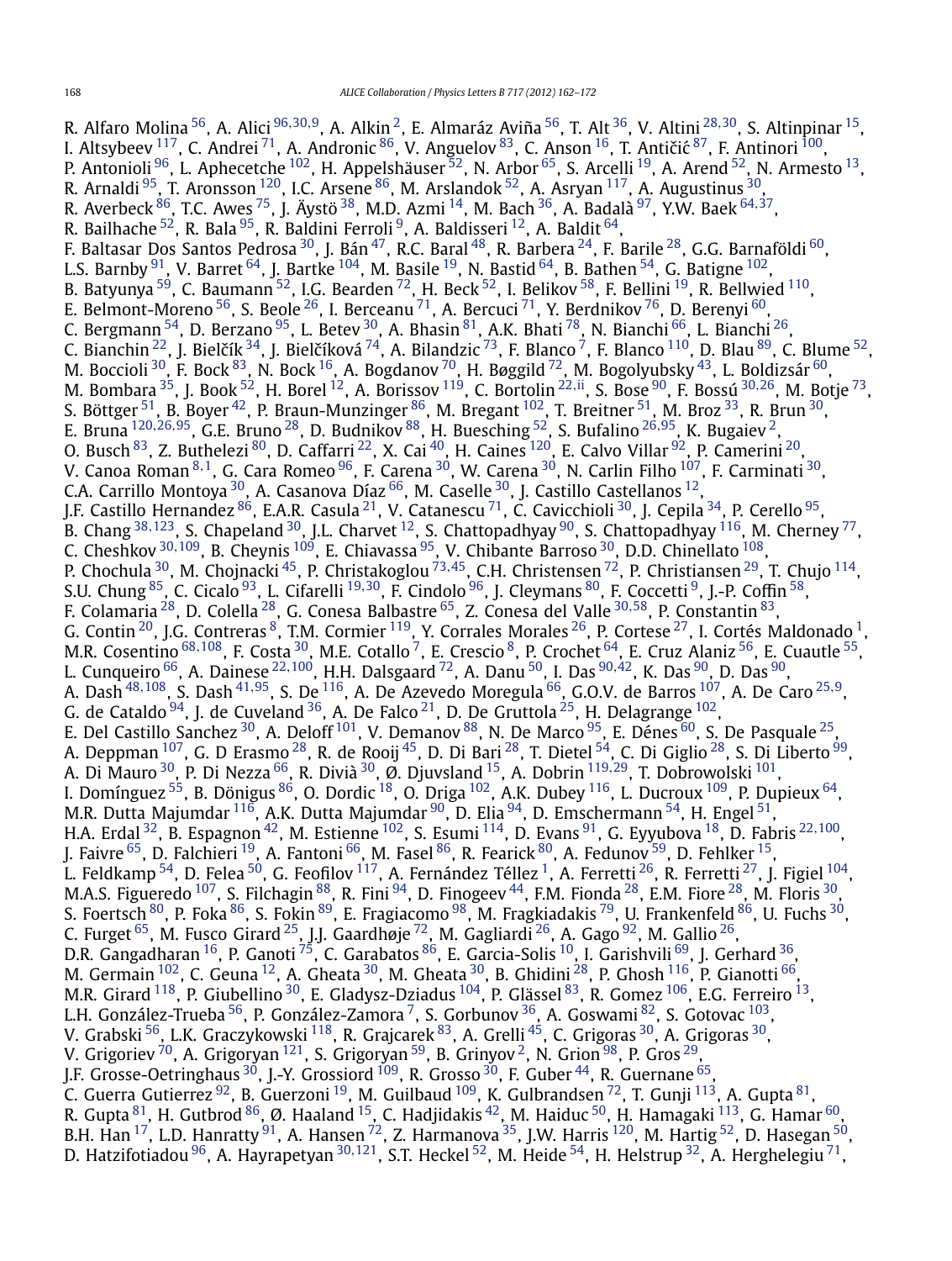G. Herrera Corral<sup>8</sup>, N. Herrmann<sup>83</sup>, K.F. Hetland <sup>32</sup>, B. Hicks <sup>120</sup>, P.T. Hille <sup>120</sup>, B. Hippolyte <sup>58</sup>, T. Horaguchi <sup>114</sup>, Y. Hori <sup>113</sup>, P. Hristov <sup>30</sup>, I. Hřivnáčová <sup>42</sup>, M. Huang <sup>[15](#page-9-0)</sup>, S. Huber <sup>86</sup>, T.J. Humanic <sup>16</sup>, D.S. Hwang  $^{17}$ , R. Ichou  $^{64}$ , R. Ilkaev  $^{88}$ , I. Ilkiv  $^{101}$ , M. Inaba  $^{114}$ , E. Incani  $^{21}$ , P.G. Innocenti  $^{30}$ , G.M. Innocenti  $^{26}$ , M. Ippolitov  $^{89}$ , M. Irfan  $^{14}$ , C. Ivan  $^{86}$ , M. Ivanov  $^{86}$ , V. Ivanov  $^{76}$ , A. Ivanov  $^{117}$ , O. Ivanytskyi <sup>[2](#page-8-0)</sup>, A. Jachołkowski <sup>[30](#page-9-0)</sup>, P.M. Jacobs <sup>68</sup>, L. Jancurová <sup>59</sup>, H.J. Jang <sup>63</sup>, S. Jangal <sup>[58](#page-9-0)</sup>, R. Janik <sup>33</sup>, M.A. Janik  $^{118}$ , P.H.S.Y. Jayarathna  $^{110}$  $^{110}$  $^{110}$ , S. Jena $^{41}$ , R.T. Jimenez Bustamante  $^{55}$ , L. Jirden  $^{30}$ , P.G. Jones  $^{91}$ , W. Jung  $37$ , H. Jung  $37$ , A. Jusko  $91$ , A.B. Kaidalov  $46$ , V. Kakoyan  $121$ , S. Kalcher  $36$ , P. Kalinák  $47$ , M. Kalisky  $^{54}$ , T. Kalliokoski  $^{38}$ , A. Kalweit  $^{53}$ , K. Kanaki  $^{15}$ , J.H. Kang  $^{123}$ , V. Kaplin  $^{70}$ , A. Karasu Uysal [30](#page-9-0)*,*[122](#page-10-0), O. Karavichev [44,](#page-9-0) T. Karavicheva [44,](#page-9-0) E. Karpechev [44,](#page-9-0) A. Kazantsev [89,](#page-9-0) U. Kebschull [62](#page-9-0)*,*[51,](#page-9-0) R. Keidel [124,](#page-10-0) P. Khan [90,](#page-9-0) M.M. Khan [14,](#page-8-0) S.A. Khan [116,](#page-10-0) A. Khanzadeev [76,](#page-9-0) Y. Kharlov [43](#page-9-0)*,*[∗](#page-10-0), B. Kileng  $^{32}$ , J.H. Kim  $^{17}$ , D.J. Kim  $^{38}$ , D.W. Kim  $^{37}$  $^{37}$  $^{37}$ , J.S. Kim  $^{37}$ , M. Kim  $^{123}$  $^{123}$  $^{123}$ , S.H. Kim  $^{37}$ , S. Kim  $^{17}$ , B. Kim  $^{123}$ , T. Kim [123,](#page-10-0) S. Kirsch [36](#page-9-0)*,*[30,](#page-9-0) I. Kisel [36,](#page-9-0) S. Kiselev [46,](#page-9-0) A. Kisiel [30](#page-9-0)*,*[118,](#page-10-0) J.L. Klay [4,](#page-8-0) J. Klein [83,](#page-9-0) C. Klein-Bösing [54,](#page-9-0) M. Kliemant  $^{52}$ , A. Kluge  $^{30}$ , M.L. Knichel  $^{86}$ , K. Koch  $^{83}$ , M.K. Köhler  $^{86}$ , A. Kolojvari  $^{117}$ , V. Kondratiev  $^{117}$ , N. Kondratyeva <sup>70</sup>, A. Konevskikh <sup>44</sup>, A. Korneev <sup>88</sup>, C. Kottachchi Kankanamge Don <sup>119</sup>, R. Kour <sup>91</sup>, N. Kour<sup>91</sup>, M. Kowalski  $^{104}$ , S. Kox  $^{65}$ , G. Koyithatta Meethaleveedu  $^{41}$ , J. Kral  $^{38}$ , I. Králik  $^{47}$ , F. Kramer  $^{52}$ , I. Kraus  $^{86}$ , T. Krawutschke [83](#page-9-0)*,*[31,](#page-9-0) M. Kretz [36,](#page-9-0) M. Krivda [91](#page-9-0)*,*[47,](#page-9-0) F. Krizek [38,](#page-9-0) M. Krus [34,](#page-9-0) E. Kryshen [76,](#page-9-0) M. Krzewicki [73](#page-9-0)*,*[86,](#page-9-0) Y. Kucheriaev <sup>89</sup>, C. Kuhn <sup>58</sup>, P.G. Kuijer <sup>73</sup>, P. Kurashvili <sup>101</sup>, A.B. Kurepin <sup>44</sup>, A. Kurepin <sup>44</sup>, A. Kuryakin <sup>88</sup>, S. Kushpil <sup>74</sup>, V. Kushpil <sup>74</sup>, H. Kvaerno <sup>18</sup>, M.J. Kweon <sup>83</sup>, Y. Kwon <sup>123</sup>, P. Ladrón de Guevara <sup>55</sup>, I. Lakomov [42](#page-9-0)*,*[117,](#page-10-0) R. Langoy [15,](#page-9-0) C. Lara [51,](#page-9-0) A. Lardeux [102,](#page-10-0) P. La Rocca [24,](#page-9-0) C. Lazzeroni [91,](#page-9-0) R. Lea [20,](#page-9-0) Y. Le Bornec  $^{42}$ , S.C. Lee  $^{37}$ , K.S. Lee  $^{37}$ , F. Lefèvre  $^{102}$ , J. Lehnert  $^{52}$ , L. Leistam  $^{30}$ , M. Lenhardt  $^{102}$ , V. Lenti <sup>94</sup>, H. León <sup>56</sup>, I. León Monzón <sup>106</sup>, H. León Vargas <sup>52</sup>, P. Lévai <sup>60</sup>, X. Li <sup>11</sup>, J. Lien <sup>15</sup>, R. Lietava <sup>91</sup>, S. Lindal [18,](#page-9-0) V. Lindenstruth [36,](#page-9-0) C. Lippmann [86](#page-9-0)*,*[30](#page-9-0), M.A. Lisa [16,](#page-9-0) L. Liu [15](#page-9-0), P.I. Loenne [15,](#page-9-0) V.R. Loggins [119,](#page-10-0) V. Loginov  $^{70}$ , S. Lohn  $^{30}$ , D. Lohner  $^{83}$ , C. Loizides  $^{68}$ , K.K. Loo  $^{38}$ , X. Lopez  $^{64}$ , E. López Torres  $^6$ , G. Løvhøiden  $^{18}$ , X.-G. Lu  $^{83}$ , P. Luettig  $^{52}$ , M. Lunardon  $^{22}$ , J. Luo  $^{40}$ , G. Luparello  $^{45}$ , L. Luquin  $^{102}$ , C. Luzzi [30,](#page-9-0) R. Ma [120,](#page-10-0) K. Ma [40,](#page-9-0) D.M. Madagodahettige-Don [110,](#page-10-0) A. Maevskaya [44,](#page-9-0) M. Mager [53](#page-9-0)*,*[30,](#page-9-0) D.P. Mahapatra [48,](#page-9-0) A. Maire [58](#page-9-0), M. Malaev [76,](#page-9-0) I. Maldonado Cervantes [55,](#page-9-0) L. Malinina [59](#page-9-0)*,*[iii,](#page-10-0) D. Mal'Kevich [46,](#page-9-0) P. Malzacher <sup>[86](#page-9-0)</sup>, A. Mamonov <sup>88</sup>, L. Manceau <sup>95</sup>, L. Mangotra <sup>81</sup>, V. Manko <sup>89</sup>, F. Manso <sup>64</sup>, V. Manzari <sup>94</sup>, Y. Mao [65](#page-9-0)*,*[40,](#page-9-0) M. Marchisone [64](#page-9-0)*,*[26](#page-9-0), J. Mareš [49,](#page-9-0) G.V. Margagliotti [20](#page-9-0)*,*[98,](#page-10-0) A. Margotti [96,](#page-10-0) A. Marín [86](#page-9-0), C. Markert  $^{105}$ , I. Martashvili  $^{112}$ , P. Martinengo  $^{30}$ , M.I. Martínez  $^1$ , A. Martínez Davalos  $^{56}$ , G. Martínez García  $^{102}$ , Y. Martynov  $^2$ , A. Mas  $^{102}$ , S. Masciocchi  $^{86}$ , M. Masera  $^{26}$ , A. Masoni  $^{93}$ , L. Massacrier [109,](#page-10-0) M. Mastromarco [94,](#page-10-0) A. Mastroserio [28](#page-9-0)*,*[30,](#page-9-0) Z.L. Matthews [91,](#page-9-0) A. Matyja [102,](#page-10-0) D. Mayani [55,](#page-9-0) C. Mayer  $^{104}$ , J. Mazer  $^{112}$  $^{112}$  $^{112}$ , M.A. Mazzoni  $^{99}$ , F. Meddi  $^{23}$ , A. Menchaca-Rocha  $^{56}$ , J. Mercado Pérez  $^{83}$ , M. Meres [33,](#page-9-0) Y. Miake [114,](#page-10-0) A. Michalon [58,](#page-9-0) J. Midori [39,](#page-9-0) L. Milano [26](#page-9-0), J. Milosevic [18](#page-9-0)*,*[iv,](#page-10-0) A. Mischke [45,](#page-9-0) A.N. Mishra <sup>82</sup>, D. Miśkowiec <sup>[86](#page-9-0),30</sup>, C. Mitu <sup>50</sup>, J. Mlynarz <sup>119</sup>, A.K. Mohanty <sup>30</sup>, B. Mohanty <sup>116</sup>, L. Molnar  $^{30}$  $^{30}$  $^{30}$ , L. Montaño Zetina  $^8$ , M. Monteno  $^{95}$ , E. Montes  $^7$ , T. Moon  $^{123}$ , M. Morando  $^{22}$ , D.A. Moreira De Godoy  $^{107}$  $^{107}$  $^{107}$ , S. Moretto  $^{22}$ , A. Morsch  $^{30}$ , V. Muccifora  $^{66}$ , E. Mudnic  $^{103}$ , S. Muhuri  $^{116}$  $^{116}$  $^{116}$ , H. Müller <sup>[30](#page-9-0)</sup>, M.G. Munhoz <sup>[107](#page-10-0)</sup>, L. Musa <sup>30</sup>, A. Musso <sup>95</sup>, B.K. Nandi <sup>41</sup>, R. Nania <sup>96</sup>, E. Nappi <sup>94</sup>, C. Nattrass  $^{112}$ , N.P. Naumov  $^{88}$ , S. Navin  $^{91}$ , T.K. Nayak  $^{116}$ , S. Nazarenko  $^{88}$ , G. Nazarov  $^{88}$ , A. Nedosekin  $^{46}$ , M. Nicassio  $^{28}$ , B.S. Nielsen  $^{72}$ , T. Niida  $^{114}$ , S. Nikolaev  $^{89}$ , V. Nikolic  $^{87}$ , V. Nikulin  $^{76}$  $^{76}$  $^{76}$ , S. Nikulin  $^{89}$ , M. B.S. Nilsen [77,](#page-9-0) M.S. Nilsson [18,](#page-9-0) F. Noferini [96](#page-10-0)*,*[9,](#page-8-0) P. Nomokonov [59,](#page-9-0) G. Nooren [45,](#page-9-0) N. Novitzky [38,](#page-9-0) A. Nyanin [89,](#page-9-0) A. Nyatha [41,](#page-9-0) C. Nygaard [72,](#page-9-0) J. Nystrand [15,](#page-9-0) H. Obayashi [39](#page-9-0), A. Ochirov [117](#page-10-0), H. Oeschler [53](#page-9-0)*,*[30,](#page-9-0) S.K. Oh [37,](#page-9-0) S. Oh [120,](#page-10-0) J. Oleniacz [118,](#page-10-0) C. Oppedisano [95,](#page-10-0) A. Ortiz Velasquez [55](#page-9-0), G. Ortona [30](#page-9-0)*,*[26,](#page-9-0) A. Oskarsson [29,](#page-9-0) P. Ostrowski  $^{118}$  $^{118}$  $^{118}$ , I. Otterlund  $^{29}$ , J. Otwinowski  $^{86}$ , K. Oyama  $^{83}$ , K. Ozawa  $^{113}$ , Y. Pachmayer  $^{83}$ , M. Pachr  $^{34}$ , F. Padilla  $^{26}$ , P. Pagano  $^{25}$  $^{25}$  $^{25}$ , G. Paić  $^{55}$ , F. Painke  $^{36}$ , C. Pajares  $^{13}$ , S. Pal  $^{12}$ , S.K. Pal  $^{116}$ , A. Palaha  $^{91}$ , A. Palmeri <sup>97</sup>, V. Papikyan <sup>121</sup>, G.S. Pappalardo <sup>97</sup>, W.J. Park <sup>86</sup>, A. Passfeld <sup>54</sup>, B. Pastirčák <sup>47</sup>, D.I. Patalakha $^{43}$ , V. Paticchio $^{94}$ , A. Pavlinov  $^{119}$ , T. Pawlak  $^{118}$  $^{118}$  $^{118}$ , T. Peitzmann $^{45}$ , M. Perales  $^{10}$ , E. Pereira De Oliveira Filho <sup>107</sup>, D. Peresunko <sup>89</sup>, C.E. Pérez Lara <sup>73</sup>, E. Perez Lezama <sup>[55](#page-9-0)</sup>, D. Perini <sup>30</sup>, D. Perrino <sup>28</sup>, W. Peryt <sup>118</sup>, A. Pesci <sup>96</sup>, V. Peskov <sup>[30](#page-9-0),55</sup>, Y. Pestov <sup>3</sup>, V. Petráček <sup>[34](#page-9-0)</sup>, M. Petran <sup>34</sup>, M. Petris <sup>71</sup>, P. Petrov <sup>91</sup>, M. Petrovici <sup>71</sup>, C. Petta <sup>24</sup>, S. Piano <sup>98</sup>, A. Piccotti <sup>[95](#page-10-0),[i](#page-10-0)</sup>, M. Pikna <sup>33</sup>, P. Pillot <sup>102</sup>, O. Pinazza <sup>30</sup>, L. Pinsky [110,](#page-10-0) N. Pitz [52,](#page-9-0) F. Piuz [30,](#page-9-0) D.B. Piyarathna [110,](#page-10-0) M. Płoskon´ [68,](#page-9-0) J. Pluta [118,](#page-10-0) T. Pocheptsov [59](#page-9-0)*,*[18,](#page-9-0) S. Pochybova [60,](#page-9-0) P.L.M. Podesta-Lerma [106,](#page-10-0) M.G. Poghosyan [30](#page-9-0)*,*[26,](#page-9-0) K. Polák [49,](#page-9-0) B. Polichtchouk [43](#page-9-0), A. Pop [71,](#page-9-0) S. Porteboeuf-Houssais [64,](#page-9-0) V. Pospíšil [34,](#page-9-0) B. Potukuchi [81,](#page-9-0) S.K. Prasad [119,](#page-10-0) R. Preghenella [96](#page-10-0)*,*[9](#page-8-0), F. Prino [95](#page-10-0),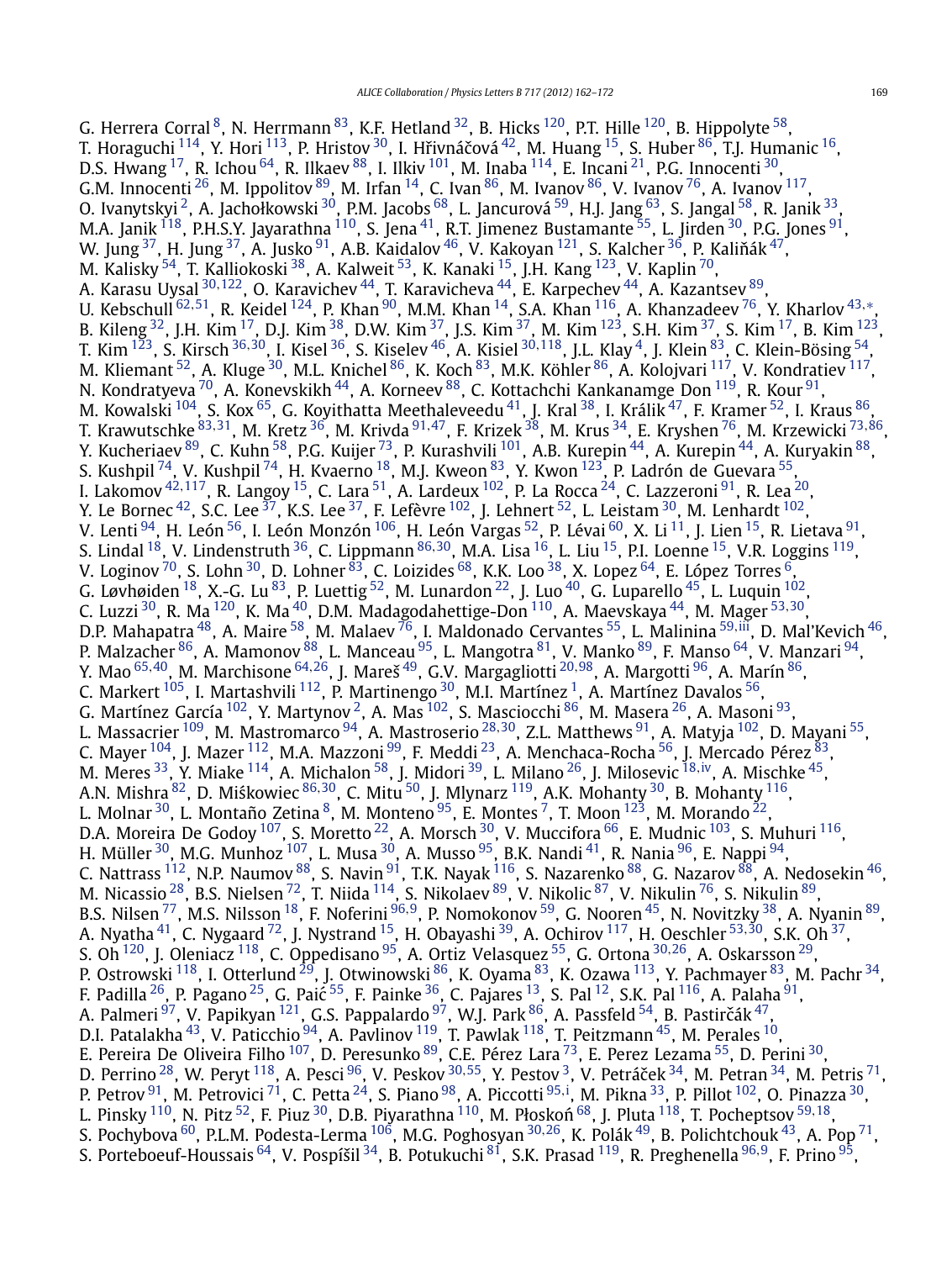<span id="page-8-0"></span>C.A. Pruneau [119,](#page-10-0) I. Pshenichnov [44,](#page-9-0) S. Puchagin [88,](#page-9-0) G. Puddu [21,](#page-9-0) A. Pulvirenti [24](#page-9-0)*,*[30,](#page-9-0) V. Punin [88,](#page-9-0) M. Putiš [35,](#page-9-0) J. Putschke [119](#page-10-0)*,*[120,](#page-10-0) E. Quercigh [30,](#page-9-0) H. Qvigstad [18,](#page-9-0) A. Rachevski [98,](#page-10-0) A. Rademakers [30](#page-9-0), S. Radomski [83,](#page-9-0) T.S. Räihä $^{38}$ , J. Rak $^{38}$ , A. Rakotozafindrabe  $^{12}$ , L. Ramello $^{27}$ , A. Ramírez Reyes $^8$ , S. Raniwala $^{82}$ , R. Raniwala [82,](#page-9-0) S.S. Räsänen [38,](#page-9-0) B.T. Rascanu [52](#page-9-0), D. Rathee [78,](#page-9-0) K.F. Read [112,](#page-10-0) J.S. Real [65,](#page-9-0) K. Redlich [101](#page-10-0)*,*[57,](#page-9-0) P. Reichelt  $^{52}$ , M. Reicher  $^{45}$ , R. Renfordt  $^{52}$ , A.R. Reolon  $^{66}$ , A. Reshetin  $^{44}$ , F. Rettig  $^{36}$ , J.-P. Revol  $^{30}$ , K. Reygers [83,](#page-9-0) L. Riccati [95,](#page-10-0) R.A. Ricci [67,](#page-9-0) M. Richter [18,](#page-9-0) P. Riedler [30,](#page-9-0) W. Riegler [30,](#page-9-0) F. Riggi [24](#page-9-0)*,*[97](#page-10-0), M. Rodríguez Cahuantzi  $^1$ , D. Rohr $^{\rm 36}$ , D. Röhrich  $^{\rm 15}$ , R. Romita  $^{\rm 86}$ , F. Ronchetti  $^{\rm 66}$ , P. Rosnet  $^{\rm 64}$ , S. Rossegger  $^{30}$ , A. Rossi  $^{22}$ , F. Roukoutakis  $^{79}$ , P. Roy  $^{90}$ , C. Roy  $^{58}$  $^{58}$  $^{58}$ , A.J. Rubio Montero  $^7$ , R. Rui  $^{20}$  $^{20}$  $^{20}$ , E. Ryabinkin <sup>89</sup>, A. Rybicki <sup>104</sup>, S. Sadovsky <sup>[43](#page-9-0)</sup>, K. Šafařík <sup>30</sup>, P.K. Sahu <sup>[48](#page-9-0)</sup>, J. Saini <sup>116</sup>, H. Sakaguchi <sup>39</sup>, S. Sakai [68,](#page-9-0) D. Sakata [114,](#page-10-0) C.A. Salgado 13, S. Sambyal [81](#page-9-0), V. Samsonov [76,](#page-9-0) X. Sanchez Castro [55](#page-9-0)*,*[58,](#page-9-0) L. Šándor [47,](#page-9-0) A. Sandoval [56,](#page-9-0) M. Sano [114,](#page-10-0) S. Sano [113,](#page-10-0) R. Santo [54,](#page-9-0) R. Santoro [94](#page-10-0)*,*[30,](#page-9-0) J. Sarkamo [38,](#page-9-0) E. Scapparone <sup>[96](#page-10-0)</sup>, F. Scarlassara <sup>22</sup>, R.P. Scharenberg <sup>84</sup>, C. Schiaua <sup>71</sup>, R. Schicker <sup>83</sup>, C. Schmidt <sup>86</sup>, H.R. Schmidt [86](#page-9-0)*,*[115,](#page-10-0) S. Schreiner [30,](#page-9-0) S. Schuchmann [52,](#page-9-0) J. Schukraft [30,](#page-9-0) Y. Schutz [30](#page-9-0)*,*[102,](#page-10-0) K. Schwarz [86,](#page-9-0) K. Schweda <sup>[86](#page-9-0),[83](#page-9-0)</sup>, G. Scioli <sup>[19](#page-9-0)</sup>, E. Scomparin <sup>95</sup>, R. Scott <sup>112</sup>, P.A. Scott <sup>91</sup>, G. Segato <sup>22</sup>, I. Selyuzhenkov <sup>86</sup>, S. Senyukov [27](#page-9-0)*,*[58,](#page-9-0) J. Seo [85,](#page-9-0) S. Serci [21,](#page-9-0) E. Serradilla <sup>7</sup>*,*[56,](#page-9-0) A. Sevcenco [50,](#page-9-0) I. Sgura [94,](#page-10-0) A. Shabetai [102,](#page-10-0) G. Shabratova  $^{59}$ , R. Shahoyan  $^{30}$ , N. Sharma  $^{78}$  $^{78}$  $^{78}$ , S. Sharma  $^{81}$  $^{81}$  $^{81}$ , K. Shigaki  $^{39}$ , M. Shimomura  $^{114}$  $^{114}$  $^{114}$ , K. Shtejer  $^6$ , Y. Sibiriak <sup>89</sup>, M. Siciliano <sup>26</sup>, E. Sicking <sup>30</sup>, S. Siddhanta <sup>93</sup>, T. Siemiarczuk <sup>101</sup>, D. Silvermyr <sup>75</sup>, G. Simonetti [28](#page-9-0)*,*[30,](#page-9-0) R. Singaraju [116,](#page-10-0) R. Singh [81,](#page-9-0) S. Singha [116,](#page-10-0) B.C. Sinha [116,](#page-10-0) T. Sinha [90,](#page-9-0) B. Sitar [33,](#page-9-0) M. Sitta  $^{27}$ , T.B. Skaali  $^{18}$ , K. Skjerdal  $^{15}$ , R. Smakal  $^{34}$ , N. Smirnov  $^{120}$ , R. Snellings  $^{45}$ , C. Søgaard  $^{72}$ , R. Soltz  $^{69}$ , H. Son  $^{17}$ , J. Song  $^{85}$ , M. Song  $^{123}$ , C. Soos  $^{30}$ , F. Soramel  $^{22}$  $^{22}$  $^{22}$ , I. Sputowska  $^{104}$  $^{104}$  $^{104}$ , M. Spyropoulou-Stassinaki  $^{79}$ , B.K. Srivastava  $^{84}$ , J. Stachel  $^{83}$ , I. Stan  $^{50}$ , I. Stan  $^{50}$ , G. Stefanek  $^{101}$ , G. Stefanini  $^{30}$ , T. Steinbeck  $^{36}$ , M. Steinpreis  $^{16}$ , E. Stenlund  $^{29}$ , G. Steyn  $^{80}$ , D. Stocco  $^{102}$ , M. Stolpovskiy  $^{43}$ , K. Strabykin  $^{88}$ , P. Strmen  $^{33}$ , A.A.P. Suaide  $^{107}$ , M.A. Subieta Vásquez  $^{26}$ , T. Sugitate  $^{39}$ , C. Suire  $^{42}$ , M. Sukhorukov $^{88}$ , R. Sultanov $^{46}$  $^{46}$  $^{46}$ , M. Šumbera $^{74}$ , T. Susa $^{87}$  $^{87}$  $^{87}$ , A. Szanto de Toledo $^{107}$ , I. Szarka $^{33}$  $^{33}$  $^{33}$ , A. Szostak  $^{15}$ , C. Tagridis  $^{79}$ , J. Takahashi  $^{108}$  $^{108}$  $^{108}$ , J.D. Tapia Takaki  $^{42}$ , A. Tauro  $^{30}$ , G. Tejeda Muñoz  $^{1},$ A. Telesca <sup>30</sup>, C. Terrevoli <sup>28</sup>, J. Thäder <sup>86</sup>, J.H. Thomas <sup>86</sup>, D. Thomas <sup>45</sup>, R. Tieulent <sup>109</sup>, A.R. Timmins <sup>110</sup>, D. Tlusty [34,](#page-9-0) A. Toia [36](#page-9-0)*,*[30,](#page-9-0) H. Torii [39](#page-9-0)*,*[113,](#page-10-0) L. Toscano [95,](#page-10-0) F. Tosello [95,](#page-10-0) T. Traczyk [118,](#page-10-0) D. Truesdale [16,](#page-9-0) W.H. Trzaska  $^{38}$ , T. Tsuji  $^{113}$ , A. Tumkin  $^{88}$ , R. Turrisi  $^{100}$ , T.S. Tveter  $^{18}$ , J. Ulery  $^{52}$ , K. Ullaland  $^{15}$ , J. Ulrich [62](#page-9-0)*,*[51,](#page-9-0) A. Uras [109,](#page-10-0) J. Urbán [35,](#page-9-0) G.M. Urciuoli [99,](#page-10-0) G.L. Usai [21,](#page-9-0) M. Vajzer [34](#page-9-0)*,*[74,](#page-9-0) M. Vala [59](#page-9-0)*,*[47,](#page-9-0) L. Valencia Palomo $^{42}$ , S. Vallero $^{83}$ , N. van der Kolk $^{73}$ , P. Vande Vyvre $^{30}$ , M. van Leeuwen $^{45},$ L. Vannucci <sup>67</sup>, A. Vargas <sup>1</sup>, R. Varma <sup>41</sup>, M. Vasileiou <sup>79</sup>, A. Vasiliev <sup>89</sup>, V. Vechernin <sup>117</sup>, M. Veldhoen <sup>[45](#page-9-0)</sup>, M. Venaruzzo $^{20}$ , E. Vercellin $^{26}$ , S. Vergara  $^1$ , D.C. Vernekohl  $^{54}$ , R. Vernet  $^5$ , M. Verweij  $^{45}$ , L. Vickovic  $^{103},$ G. Viesti <sup>22</sup>, O. Vikhlyantsev <sup>88</sup>, Z. Vilakazi <sup>80</sup>, O. Villalobos Baillie <sup>91</sup>, L. Vinogradov <sup>[117](#page-10-0)</sup>, Y. Vinogradov <sup>88</sup>, A. Vinogradov <sup>89</sup>, T. Virgili <sup>[25](#page-9-0)</sup>, Y.P. Viyogi <sup>116</sup>, A. Vodopyanov <sup>59</sup>, S. Voloshin <sup>119</sup>, K. Voloshin <sup>46</sup>, G. Volpe [28](#page-9-0)*,*[30,](#page-9-0) B. von Haller [30,](#page-9-0) D. Vranic [86,](#page-9-0) G. Øvrebekk [15,](#page-9-0) J. Vrláková [35,](#page-9-0) B. Vulpescu [64,](#page-9-0) A. Vyushin [88,](#page-9-0) B. Wagner [15,](#page-9-0) V. Wagner [34,](#page-9-0) R. Wan [58](#page-9-0)*,*[40,](#page-9-0) Y. Wang [83,](#page-9-0) M. Wang [40,](#page-9-0) D. Wang [40,](#page-9-0) Y. Wang [40,](#page-9-0) K. Watanabe [114,](#page-10-0) J.P. Wessels [30](#page-9-0)*,*[54,](#page-9-0) U. Westerhoff [54,](#page-9-0) J. Wiechula [83](#page-9-0)*,*[115,](#page-10-0) J. Wikne [18](#page-9-0), M. Wilde [54,](#page-9-0) G. Wilk  $^{101}$  $^{101}$  $^{101}$ , A. Wilk  $^{54}$ , M.C.S. Williams  $^{96}$ , B. Windelband  $^{83}$  $^{83}$  $^{83}$ , L. Xaplanteris Karampatsos  $^{105}$ , H. Yang  $^{12}$ , S. Yang  $^{15}$ , S. Yano  $^{39}$ , S. Yasnopolskiy  $^{89}$ , J. Yi  $^{85}$ , Z. Yin  $^{40}$ , H. Yokoyama  $^{114}$ , I.-K. Yoo  $^{85}$ , J. Yoon  $^{123},$ W. Yu [52,](#page-9-0) X. Yuan [40,](#page-9-0) I. Yushmanov [89,](#page-9-0) C. Zach [34,](#page-9-0) C. Zampolli [96](#page-10-0)*,*[30,](#page-9-0) S. Zaporozhets [59,](#page-9-0) A. Zarochentsev [117,](#page-10-0) P. Závada [49,](#page-9-0) N. Zaviyalov [88,](#page-9-0) H. Zbroszczyk [118,](#page-10-0) P. Zelnicek [30](#page-9-0)*,*[51,](#page-9-0) I.S. Zgura [50,](#page-9-0) M. Zhalov [76,](#page-9-0) X. Zhang [64](#page-9-0)*,*[40](#page-9-0), F. Zhou [40,](#page-9-0) Y. Zhou [45](#page-9-0), D. Zhou [40,](#page-9-0) X. Zhu [40,](#page-9-0) A. Zichichi [19](#page-9-0)*,*9, A. Zimmermann [83,](#page-9-0) G. Zinovjev 2, Y. Zoccarato <sup>109</sup>, M. Zynovyev<sup>2</sup>

<sup>1</sup> *Benemérita Universidad Autónoma de Puebla, Puebla, Mexico*

<sup>2</sup> *Bogolyubov Institute for Theoretical Physics, Kiev, Ukraine*

<sup>3</sup> *Budker Institute for Nuclear Physics, Novosibirsk, Russia*

<sup>4</sup> *California Polytechnic State University, San Luis Obispo, CA, United States*

<sup>5</sup> *Centre de Calcul de l'IN2P3, Villeurbanne, France*

<sup>6</sup> *Centro de Aplicaciones Tecnológicas y Desarrollo Nuclear (CEADEN), Havana, Cuba*

<sup>7</sup> *Centro de Investigaciones Energéticas Medioambientales y Tecnológicas (CIEMAT), Madrid, Spain*

<sup>8</sup> *Centro de Investigación y de Estudios Avanzados (CINVESTAV), Mexico City and Mérida, Mexico*

<sup>9</sup> *Centro Fermi – Centro Studi e Ricerche e Museo Storico della Fisica "Enrico Fermi", Rome, Italy*

<sup>10</sup> *Chicago State University, Chicago, United States*

<sup>11</sup> *China Institute of Atomic Energy, Beijing, China*

<sup>12</sup> *Commissariat à l'Energie Atomique, IRFU, Saclay, France*

<sup>13</sup> *Departamento de Física de Partículas and IGFAE, Universidad de Santiago de Compostela, Santiago de Compostela, Spain*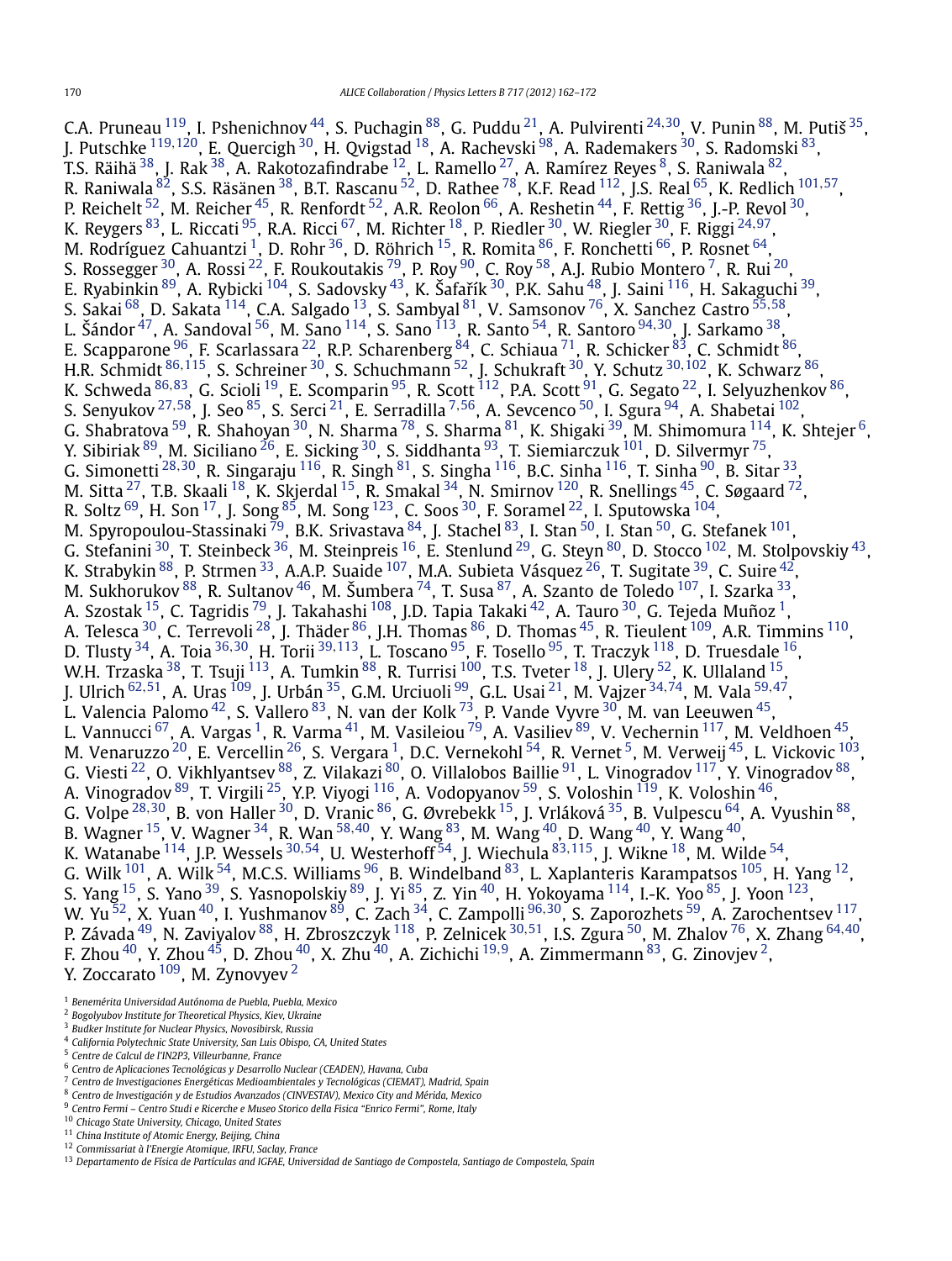*Department of Physics and Technology, University of Bergen, Bergen, Norway Department of Physics, Ohio State University, Columbus, OH, United States Department of Physics, Sejong University, Seoul, South Korea Department of Physics, University of Oslo, Oslo, Norway Dipartimento di Fisica dell'Università and Sezione INFN, Bologna, Italy Dipartimento di Fisica dell'Università and Sezione INFN, Trieste, Italy Dipartimento di Fisica dell'Università and Sezione INFN, Cagliari, Italy Dipartimento di Fisica dell'Università and Sezione INFN, Padova, Italy Dipartimento di Fisica dell'Università 'La Sapienza' and Sezione INFN, Rome, Italy Dipartimento di Fisica e Astronomia dell'Università and Sezione INFN, Catania, Italy Dipartimento di Fisica 'E.R. Caianiello' dell'Università and Gruppo Collegato INFN, Salerno, Italy Dipartimento di Fisica Sperimentale dell'Università and Sezione INFN, Turin, Italy Dipartimento di Scienze e Tecnologie Avanzate dell'Università del Piemonte Orientale and Gruppo Collegato INFN, Alessandria, Italy Dipartimento Interateneo di Fisica 'M. Merlin' and Sezione INFN, Bari, Italy Division of Experimental High Energy Physics, University of Lund, Lund, Sweden European Organization for Nuclear Research (CERN), Geneva, Switzerland Fachhochschule Köln, Köln, Germany Faculty of Engineering, Bergen University College, Bergen, Norway Faculty of Mathematics, Physics and Informatics, Comenius University, Bratislava, Slovakia Faculty of Nuclear Sciences and Physical Engineering, Czech Technical University in Prague, Prague, Czech Republic Faculty of Science, P.J. Šafárik University, Košice, Slovakia Frankfurt Institute for Advanced Studies, Johann Wolfgang Goethe-Universität Frankfurt, Frankfurt, Germany Gangneung-Wonju National University, Gangneung, South Korea Helsinki Institute of Physics (HIP) and University of Jyväskylä, Jyväskylä, Finland Hiroshima University, Hiroshima, Japan Hua-Zhong Normal University, Wuhan, China Indian Institute of Technology, Mumbai, India Institut de Physique Nucléaire d'Orsay (IPNO), Université Paris-Sud, CNRS-IN2P3, Orsay, France Institute for High Energy Physics, Protvino, Russia Institute for Nuclear Research, Academy of Sciences, Moscow, Russia Nikhef, National Institute for Subatomic Physics and Institute for Subatomic Physics of Utrecht University, Utrecht, Netherlands Institute for Theoretical and Experimental Physics, Moscow, Russia Institute of Experimental Physics, Slovak Academy of Sciences, Košice, Slovakia Institute of Physics, Bhubaneswar, India Institute of Physics, Academy of Sciences of the Czech Republic, Prague, Czech Republic Institute of Space Sciences (ISS), Bucharest, Romania Institut für Informatik, Johann Wolfgang Goethe-Universität Frankfurt, Frankfurt, Germany Institut für Kernphysik, Johann Wolfgang Goethe-Universität Frankfurt, Frankfurt, Germany Institut für Kernphysik, Technische Universität Darmstadt, Darmstadt, Germany Institut für Kernphysik, Westfälische Wilhelms-Universität Münster, Münster, Germany Instituto de Ciencias Nucleares, Universidad Nacional Autónoma de México, Mexico City, Mexico Instituto de Física, Universidad Nacional Autónoma de México, Mexico City, Mexico Institut of Theoretical Physics, University of Wroclaw, Poland Institut Pluridisciplinaire Hubert Curien (IPHC), Université de Strasbourg, CNRS-IN2P3, Strasbourg, France Joint Institute for Nuclear Research (JINR), Dubna, Russia KFKI Research Institute for Particle and Nuclear Physics, Hungarian Academy of Sciences, Budapest, Hungary Kharkiv Institute of Physics and Technology (KIPT), National Academy of Sciences of Ukraine (NASU), Kharkov, Ukraine Kirchhoff-Institut für Physik, Ruprecht-Karls-Universität Heidelberg, Heidelberg, Germany*

*Korea Institute of Science and Technology Information, Republic of Korea*

*Laboratoire de Physique Corpusculaire (LPC), Clermont Université, Université Blaise Pascal, CNRS-IN2P3, Clermont-Ferrand, France*

*Laboratoire de Physique Subatomique et de Cosmologie (LPSC), Université Joseph Fourier, CNRS-IN2P3, Institut Polytechnique de Grenoble, Grenoble, France*

*Laboratori Nazionali di Frascati, INFN, Frascati, Italy*

*Laboratori Nazionali di Legnaro, INFN, Legnaro, Italy*

*Lawrence Berkeley National Laboratory, Berkeley, CA, United States*

<span id="page-9-0"></span>*Department of Physics, Aligarh Muslim University, Aligarh, India*

*Lawrence Livermore National Laboratory, Livermore, CA, United States*

*Moscow Engineering Physics Institute, Moscow, Russia*

*National Institute for Physics and Nuclear Engineering, Bucharest, Romania*

*Niels Bohr Institute, University of Copenhagen, Copenhagen, Denmark*

*Nikhef, National Institute for Subatomic Physics, Amsterdam, Netherlands*

*Nuclear Physics Institute, Academy of Sciences of the Czech Republic, Rež u Prahy, Czech Republic ˇ*

*Oak Ridge National Laboratory, Oak Ridge, TN, United States*

*Petersburg Nuclear Physics Institute, Gatchina, Russia*

*Physics Department, Creighton University, Omaha, NE, United States*

 *Physics Department, Panjab University, Chandigarh, India Physics Department, University of Athens, Athens, Greece*

*Physics Department, University of Cape Town, iThemba LABS, Cape Town, South Africa*

*Physics Department, University of Jammu, Jammu, India*

*Physics Department, University of Rajasthan, Jaipur, India*

*Physikalisches Institut, Ruprecht-Karls-Universität Heidelberg, Heidelberg, Germany*

*Purdue University, West Lafayette, IN, United States*

*Pusan National University, Pusan, South Korea*

*Research Division and ExtreMe Matter Institute EMMI, GSI Helmholtzzentrum für Schwerionenforschung, Darmstadt, Germany*

*Rudjer Boškovi´c Institute, Zagreb, Croatia*

*Russian Federal Nuclear Center (VNIIEF), Sarov, Russia*

*Russian Research Centre Kurchatov Institute, Moscow, Russia*

*Saha Institute of Nuclear Physics, Kolkata, India*

*School of Physics and Astronomy, University of Birmingham, Birmingham, United Kingdom*

*Sección Física, Departamento de Ciencias, Pontificia Universidad Católica del Perú, Lima, Peru*